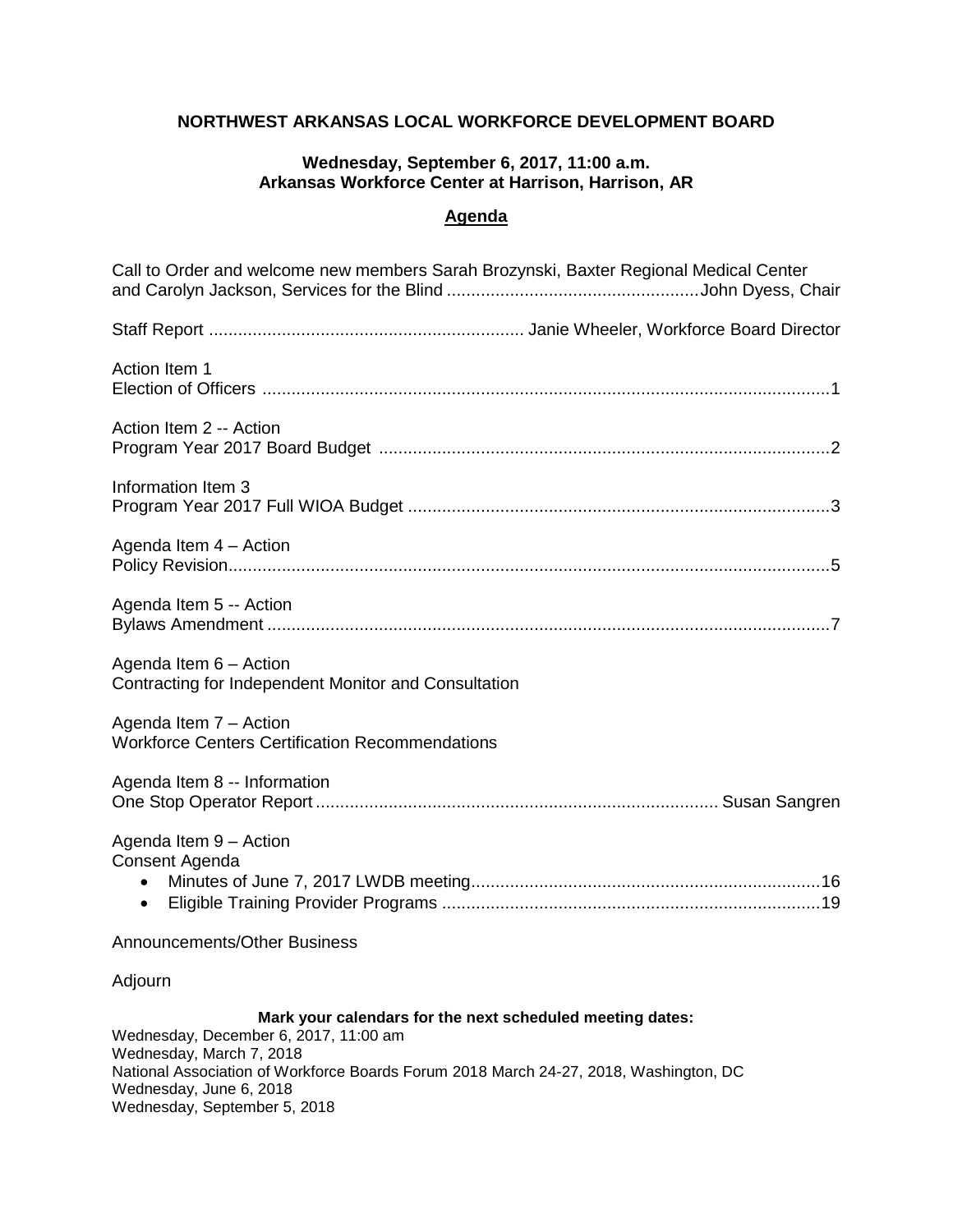#### Election of Officers

The officers of the LWDB shall be the Chairperson, the Vice-Chairperson, and the Executive Secretary. Officers shall be selected by a majority vote of the members. The members of the Board will elect a chairperson annually from among the private sector business representatives. The chairperson serves as the Executive Committee Chair and selects the chairs for all standing committees and taskforces of the Board.

Private Sector Business Representatives

| <b>Name</b>        | Company                               |
|--------------------|---------------------------------------|
| John 'Bo' Phillips | <b>Ritter Communications</b>          |
| Johnny Dyess       | Altronic Research                     |
| David Bell*        | David Bell, LLC                       |
| Patty Methvin*     | Harrison Regional Chamber of Commerce |
| Alex Martinez      | The Job Guide                         |
| Ross Parker        | <b>Parker Farms and Rentals</b>       |
| <b>Rich Davis</b>  | <b>Black Hills Corp</b>               |
| Steve Clark*       | Fayetteville Chamber of Commerce      |
| Billie Reed*       | Reed Consulting & Training, LLC       |
| Sarah Brozynski    | <b>Baxter Regional Medical Center</b> |

\* Represents more than one category

**Current Officers** 

Johnny Dyess, Chairperson

Vacant, Vice Chairperson

Ross Parker, Secretary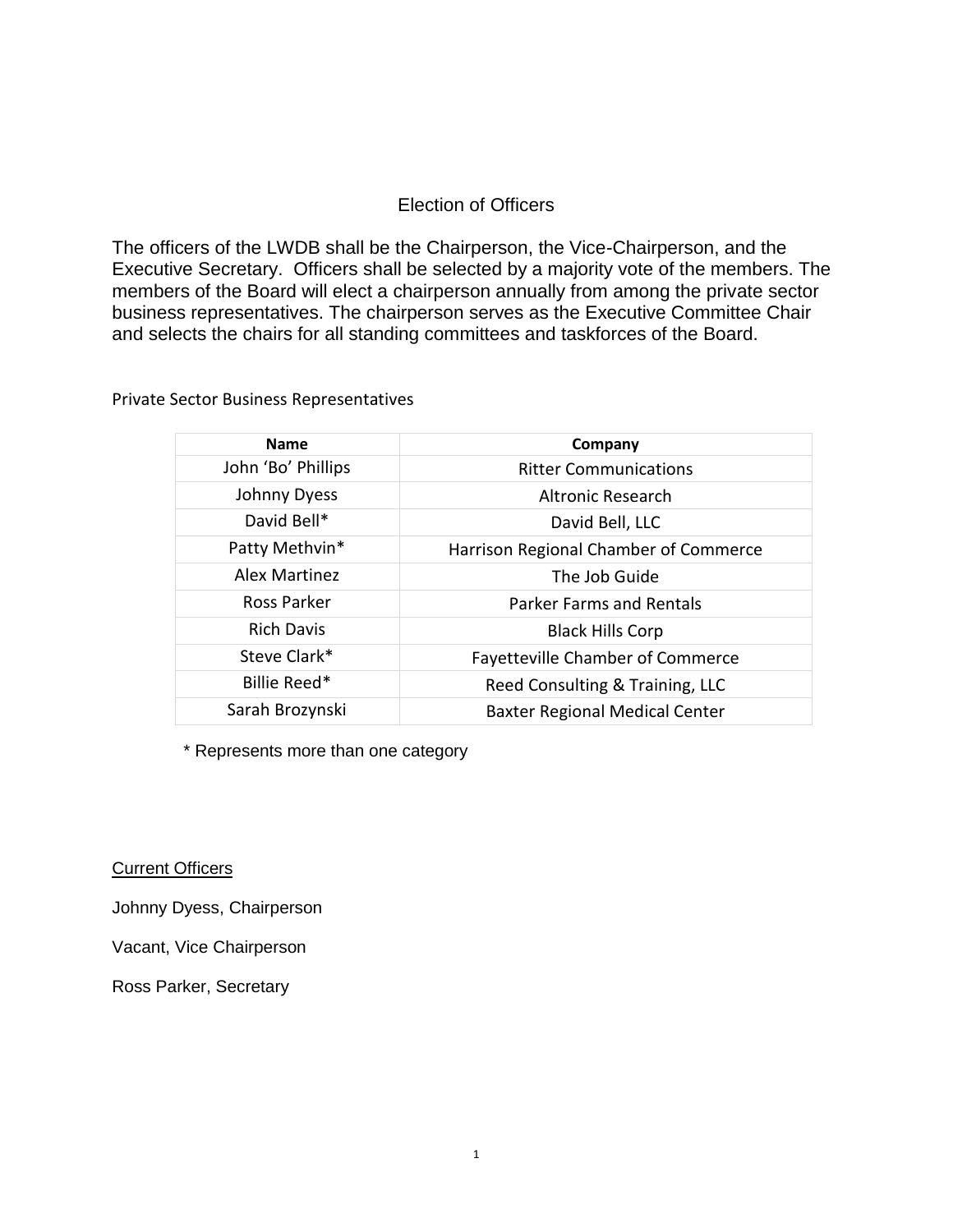| Northwest Workforce Development Board PY 2017 Estimated Budget |            |
|----------------------------------------------------------------|------------|
| <b>Expenditures</b>                                            |            |
| <b>Staff</b>                                                   |            |
| Salaries & Wages                                               | 112,198.00 |
| FICA/Med Payroll Tax                                           | 8,583.00   |
| <b>SUTA Tax</b>                                                | 1,032.00   |
| <b>Workmen's Compensation</b>                                  | 1,683.00   |
| Health/Life Insurance                                          | 8,367.00   |
| Retirement                                                     | 7,854.00   |
| Advertising/Outreach                                           | 300.00     |
| Postage                                                        | 113.00     |
| Communication - Telephone                                      | 960.00     |
| <b>Materials &amp; Supplies</b>                                | 1,500.00   |
| Membership/Sub/Pro Activity                                    | 2,000.00   |
| Printing & Reproduction                                        | 100.00     |
| Rent - Bldg/Storage                                            | 3,725.00   |
| <b>Travel-Training &amp; Education</b>                         | 8,500.00   |
| Mileage - Travel                                               | 4,800.00   |
|                                                                | 161,715.00 |
| <b>Board</b>                                                   |            |
| Meeting costs                                                  | 1,000.00   |
| Consultants/Independent Monitor                                | 1,200.00   |
| <b>Board training</b>                                          | 3,000.00   |
| Board mileage                                                  | 2,000.00   |
| <b>Board travel</b>                                            | 7,500.00   |
|                                                                | 14,700.00  |
|                                                                |            |
|                                                                | 176,415.00 |
|                                                                |            |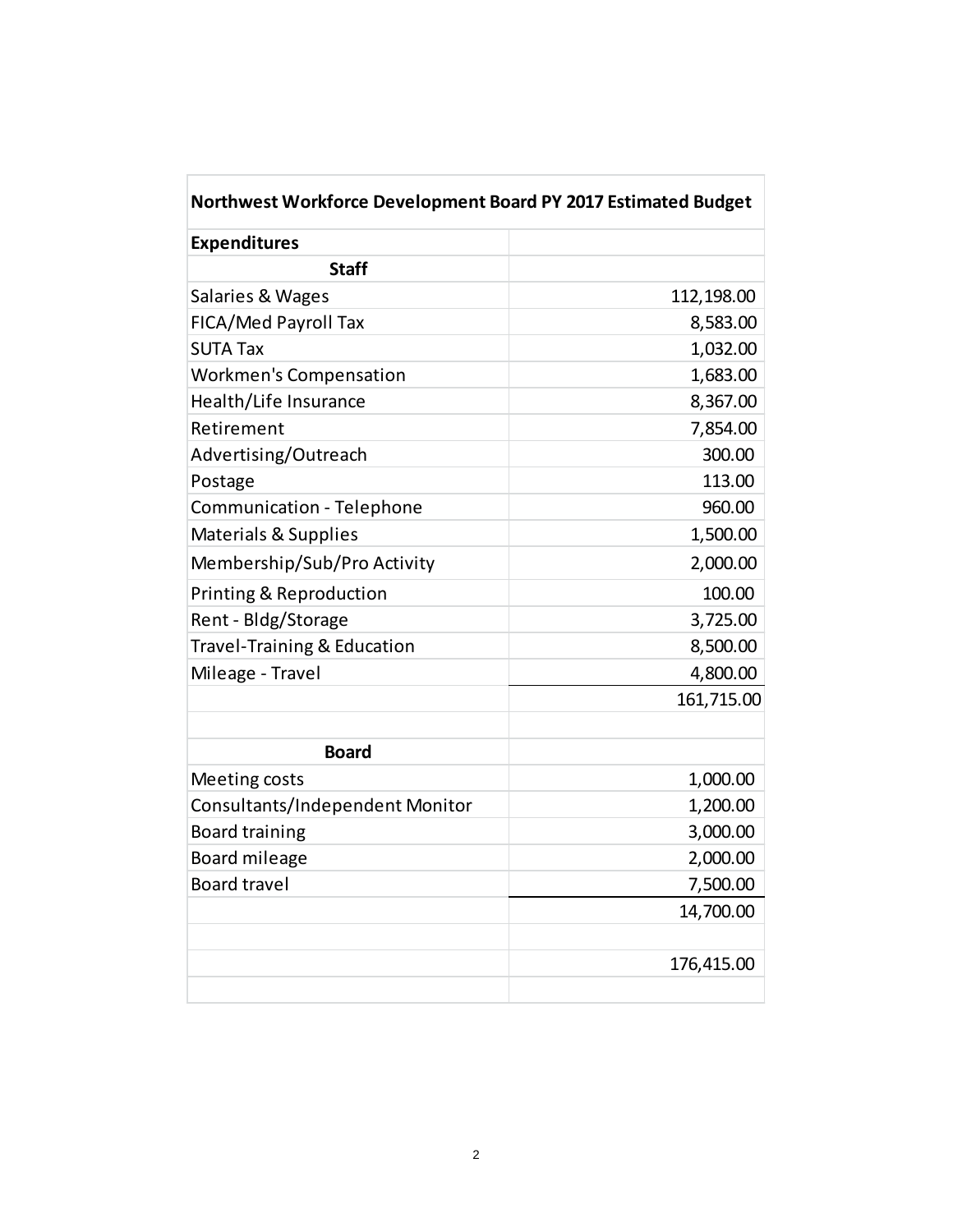|                                       |               |                |                               | Northwest Arkansas Economic Development District |           |              |            |
|---------------------------------------|---------------|----------------|-------------------------------|--------------------------------------------------|-----------|--------------|------------|
|                                       |               |                | PY 2017 Budget                |                                                  |           |              |            |
|                                       |               |                | July 1, 2017 to June 30, 2018 |                                                  |           |              |            |
|                                       |               |                |                               |                                                  |           |              |            |
| <b>ADMIN REVENUE</b>                  | <b>TOTAL</b>  | <b>PROMISE</b> | <b>NEG AR-29</b>              | <b>TOTAL WIOA</b>                                | YOUTH     | <b>ADULT</b> | <b>DLW</b> |
| PY 17 Allocation                      | 247,943.00    |                | 157,500.00                    | 90,443.00                                        | 73,905.00 | 8,459.00     | 8,079.00   |
| FY 18 Allocation                      | 101,020.00    |                |                               | 101,020.00                                       |           | 57,970.00    | 43,050.00  |
| <b>Totat Allocation</b>               | 348,963.00    |                | 157,500.00                    | 191,463.00                                       | 73,905.00 | 66,429.00    | 51,129.00  |
| PY 16 Carryover                       | 12,997.71     |                |                               | 12,997.71                                        | 7,476.95  | 1,431.16     | 4,089.60   |
| FY 17 Carryover                       | 146,801.00    |                | ٠                             | 146,801.00                                       |           | 107,275.00   | 39,526.00  |
| <b>Total Funds</b>                    | 508,761.71    |                | 157,500.00                    | 351,261.71                                       | 81,381.95 | 175,135.16   | 94,744.60  |
|                                       |               |                |                               |                                                  |           |              |            |
| <b>EDD AE Admin Costs</b>             | <b>Budget</b> | <b>Promise</b> | <b>NEG AR-29</b>              | <b>WIOA Formula</b>                              | Youth     | Adult        | <b>DLW</b> |
| Auditing                              | 32,500.00     |                | 10,000.00                     | 22,500.00                                        | 5,212.90  | 11,218.25    | 6,068.85   |
| Salaries & Wages                      | 159,257.00    |                | 30,257.00                     | 129,000.00                                       | 29,887.32 | 64,317.96    | 34,794.72  |
| Fringe                                | 47,193.00     |                | 9,667.00                      | 37,526.00                                        | 8,694.20  | 18,710.04    | 10,121.76  |
| <b>Professional Fees</b>              | 100.00        |                |                               | 100.00                                           | 23.17     | 49.86        | 26.97      |
| Advertising                           | 300.00        |                |                               | 300.00                                           | 69.51     | 149.58       | 80.92      |
| <b>Building Rents/Storage Rents</b>   | 2,004.00      |                | 1,000.00                      | 1,004.00                                         | 232.61    | 500.58       | 270.81     |
| Telephone/Communications              | 6,000.00      |                | 2,000.00                      | 4,000.00                                         | 926.74    | 1,994.36     | 1,078.91   |
| Property Tax                          | 1,725.00      |                |                               | 1,725.00                                         | 399.66    | 860.07       | 465.28     |
| Ins-Liability, Bldg, 401K, D&O, crime | 10,500.00     |                |                               | 10,500.00                                        | 2,432.69  | 5,235.18     | 2,832.13   |
| Repairs and Maintenance               | 250.00        |                |                               | 250.00                                           | 57.92     | 124.65       | 67.43      |
| Materials and Supplies                | 4,000.00      |                | 1,678.00                      | 2,322.00                                         | 537.97    | 1,157.72     | 626.30     |
| Equipment                             | 600.00        |                |                               | 600.00                                           | 139.01    | 299.15       | 161.84     |
| Memberships/subscriptions             | 2,000.00      |                |                               | 2,000.00                                         | 463.37    | 997.18       | 539.45     |
| Uniforms, Mat cleaning                | 250.00        |                |                               | 250.00                                           | 57.92     | 124.65       | 67.43      |
| Office Services (shredding)           | 375.00        |                |                               | 375.00                                           | 86.88     | 186.97       | 101.15     |
| Meeting costs                         | 250.00        |                |                               | 250.00                                           | 57.92     | 124.65       | 67.43      |
| Printing /copying                     | 1,500.00      |                | 500.00                        | 1,000.00                                         | 231.68    | 498.59       | 269.73     |
| Postage                               | 1,950.00      |                | 500.00                        | 1,450.00                                         | 335.94    | 722.95       | 391.10     |
| Training/Educational classes          | 75.00         |                |                               | 75.00                                            | 17.38     | 37.39        | 20.23      |
| Travel-Mileage                        | 4,200.00      |                |                               | 4,200.00                                         | 973.08    | 2,094.07     | 1,132.85   |
| Legal Fees                            | 500.00        |                |                               | 500.00                                           | 115.84    | 249.29       | 134.86     |
| <b>Utilities</b>                      | 8,000.00      |                |                               | 8,000.00                                         | 1,853.48  | 3,988.71     | 2,157.81   |
| Computer Software                     | 1,767.00      |                |                               | 1,767.00                                         | 409.39    | 881.01       | 476.61     |
| Bank fees                             | 250.00        |                | ٠                             | 250.00                                           | 57.92     | 124.65       | 67.43      |
| <b>Total</b>                          | 285,546.00    |                | 55,602.00                     | 229,944.00                                       | 53,274.50 | 114,647.51   | 62,022.00  |
| Add July, Aug, Sept 2018              | 44,167.38     |                |                               | 44,167.38                                        |           | 28,661.88    | 15,505.50  |
| <b>Total EDD AE Admin</b>             | 329,713.38    |                | 55,602.00                     | 274,111.38                                       | 53,274.50 | 143,309.38   | 77,527.49  |
|                                       |               |                |                               |                                                  |           |              |            |
| <b>LWDB Admin</b>                     | 55,209.90     |                | 37,973.00                     | 17,236.90                                        | 3,993.53  | 8,594.13     | 4,649.25   |
| <b>CDC Audit</b>                      | 9,590.00      |                |                               | 9,590.00                                         | 2,221.86  | 4,781.47     | 2,586.68   |
| CDC Federal Tax Preparation           | 495.00        |                |                               | 495.00                                           | 114.68    | 246.80       | 133.51     |
| WIOA Program                          | 63,925.00     |                | 63,925.00                     |                                                  |           |              |            |
| One Stop Provider                     | 6,003.00      |                | ٠                             | 6,003.00                                         | 1,390.80  | 2,993.03     | 1,619.17   |
| <b>Total WIOA Program Admin</b>       | 80,013.00     |                | 63,925.00                     | 16,088.00                                        | 3,727.34  | 8,021.30     | 4,339.36   |
|                                       |               |                |                               |                                                  |           |              |            |
| <b>Total Admin</b>                    | 464,936.28    |                | 157,500.00                    | 307,436.28                                       | 60.995.37 | 159,924.81   | 86,516.10  |
| Balance                               | 43,825.43     |                |                               | 43,825.43                                        | 20,386.58 | 15,210.35    | 8,228.50   |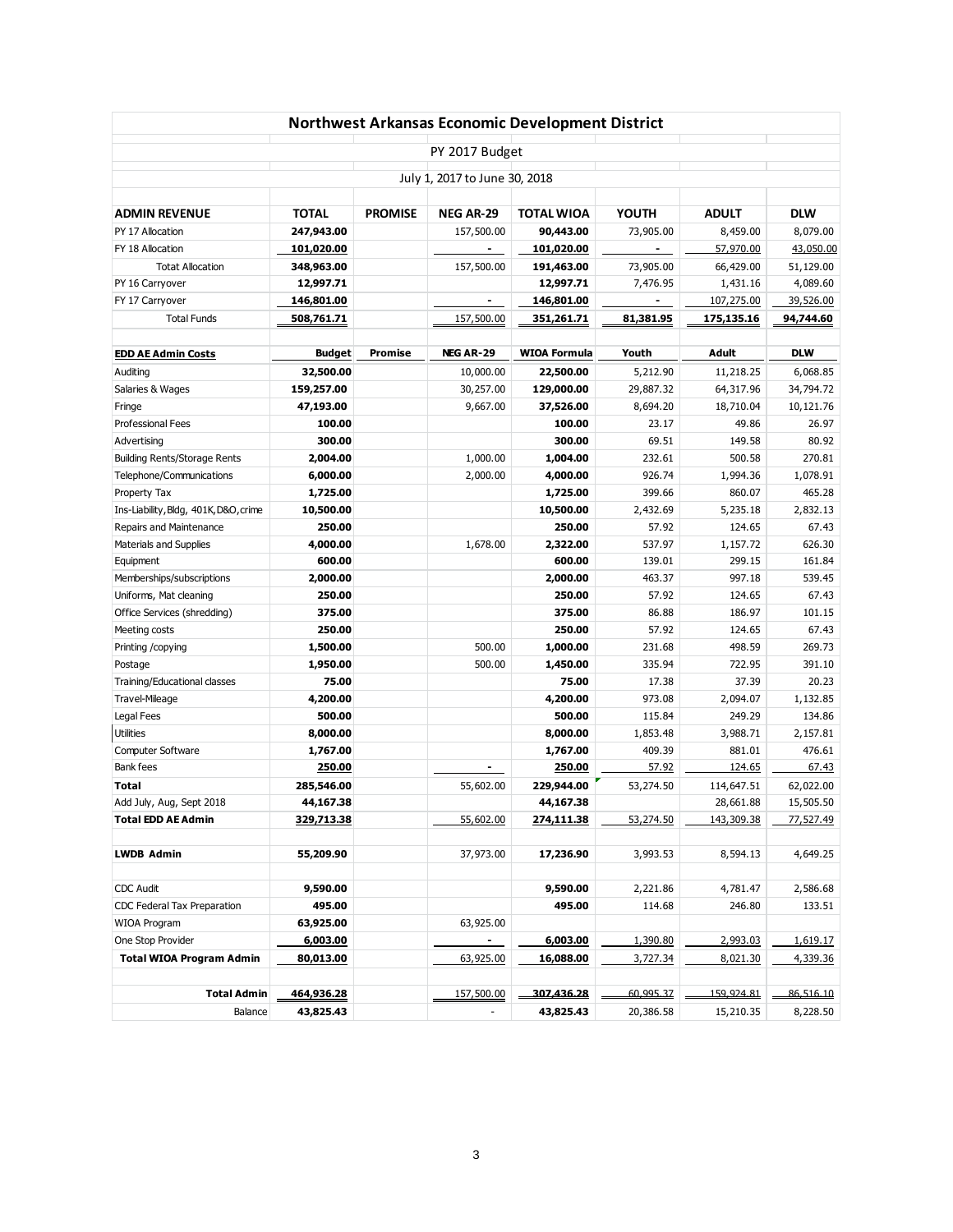|                                      |                              |                          |                               | Northwest Arkansas Economic Development District |                             |                            |              |
|--------------------------------------|------------------------------|--------------------------|-------------------------------|--------------------------------------------------|-----------------------------|----------------------------|--------------|
|                                      |                              |                          | PY 2017 Budget                |                                                  |                             |                            |              |
|                                      |                              |                          | July 1, 2017 to June 30, 2018 |                                                  |                             |                            |              |
| <b>PROGRAM REVENUE</b>               | <b>TOTAL</b>                 | <b>PROMISE</b>           | NEG AR-29                     | <b>TOTAL WIOA</b>                                | <b>YOUTH</b>                | <b>ADULT</b>               | <b>DLW</b>   |
| PY 17 Allocation                     | 2,378,418.00                 | 146,921.00               | 1,417,500.00                  | 813,997.00                                       | 665,145.00                  | 76,133.00                  | 72,719.00    |
| FY 18 Allocation                     | 909,183.00                   | $\overline{\phantom{a}}$ |                               | 909,183.00                                       | $\overline{\phantom{a}}$    | 521,732.00                 | 387,451.00   |
| <b>Total Allocation</b>              | 3,287,601.00                 | 146,921.00               | 1,417,500.00                  | 1,723,180.00                                     | 665,145.00                  | 597,865.00                 | 460,170.00   |
| PY 16 Carryover                      | 424,369.29                   |                          |                               | 424,369.28                                       | 356,807.56                  |                            | 67,561.72    |
| FY 17 Carryover                      | 936,111.86                   | $\overline{\phantom{a}}$ | $\overline{\phantom{a}}$      | 936,111.86                                       | $\overline{\phantom{a}}$    | 580,370.86                 | 355,741.00   |
| <b>Total Funds</b>                   | 4,648,082.15                 | 146,921.00               | 1,417,500.00                  | 3,083,661.14                                     | 1,021,952.56                | 1,178,235.86               | 883, 472. 72 |
| <b>WIOA Program Costs</b>            | <b>Budget</b>                | Promise                  | NEG                           | <b>WIOA Formula</b>                              | Youth                       | Adult                      | <b>DLW</b>   |
| Compensation                         | 766,000.00                   | 94,578.00                | 30,204.00                     | 641,218.00                                       | 320,609.00                  | 192,365.40                 | 128,243.60   |
| Fringe Benefits                      | 235,000.00                   | 29,808.00                | 9,650.00                      | 195,542.00                                       | 97,771.00                   | 58,662.60                  | 39,108.40    |
| Payroll Expense-Other                | 13,156.00                    | 595.00                   |                               | 12,561.00                                        | 6,280.50                    | 3,768.30                   | 2,512.20     |
| Advertising                          | 1,500.00                     |                          |                               | 1,500.00                                         | 750.00                      | 450.00                     | 300.00       |
| Communication - Postage              | 8,700.00                     | 761.00                   | 1,000.00                      | 6,939.00                                         | 3,469.50                    | 2,081.70                   | 1,387.80     |
| Communication - Telephone            | 20,000.00                    | 1,155.00                 | 2,275.00                      | 16,570.00                                        | 8,285.00                    | 4,971.00                   | 3,314.00     |
| Computer / Software Upgrade          | 2,500.00                     | 247.00                   |                               | 2,253.00                                         | 1,126.50                    | 675.90                     | 450.60       |
| Insurance - Building                 | 168.00                       |                          |                               | 168.00                                           | 84.00                       | 50.40                      | 33.60        |
| Insurance-Liability                  | 2,025.00                     |                          |                               | 2,025.00                                         | 1,012.50                    | 607.50                     | 405.00       |
| Maintenance & Repair -Building       | 400.00                       |                          |                               | 400.00                                           | 200.00                      | 120.00                     | 80.00        |
| <b>SERVICE FEES</b>                  | 1,500.00                     |                          |                               | 1,500.00                                         | 750.00                      | 450.00                     | 300.00       |
| Materials & Supplies                 | 16,000.00                    | 1,114.00                 | 1,000.00                      | 13,886.00                                        | 6,943.00                    | 4,165.80                   | 2,777.20     |
| Membership/Sub/Pro Activity          | 5,000.00                     | 67.00                    |                               | 4,933.00                                         | 2,466.50                    | 1,479.90                   | 986.60       |
| Printing & Reproduction              | 8,500.00                     | 744.00                   | 800.00                        | 6,956.00                                         | 3,478.00                    | 2,086.80                   | 1,391.20     |
| Rent - Building/Space                | 100,000.00                   | 7,844.00                 | 8,000.00                      | 84,156.00                                        | 42,078.00                   | 25,246.80                  | 16,831.20    |
| Training & Education                 | 3,000.00                     | 222.00                   |                               | 2,778.00                                         | 1,389.00                    | 833.40                     | 555.60       |
| Travel                               | 70,000.00                    | 5,786.00                 | 5,574.00                      | 58,640.00                                        | 29,320.00                   | 17,592.00                  | 11,728.00    |
| MEETING COST                         | 4,000.00                     | 4,000.00                 |                               |                                                  |                             |                            |              |
| <b>Total Overhead</b>                | 1,257,449.00                 | 146,921.00               | 58,503.00                     | 1,052,025.00                                     | 526,012.50                  | 315,607.50                 | 210,405.00   |
| Add July, Aug, Sept 2018             | 131,503.13                   |                          |                               | 131,503.13                                       |                             | 78,901.88                  | 52,601.25    |
| <b>Total WIOA program</b>            | 1,388,952.13                 | 146,921.00               | 58,503.00                     | 1,183,528.13                                     | 526,012.50                  | 394,509.38                 | 263,006.25   |
|                                      |                              |                          |                               | Total                                            | Youth                       | Adult                      | <b>DLW</b>   |
| <b>EDD AE program</b>                | 126,154.72                   |                          |                               | 126,154.72                                       | 63,077.36                   | 37,846.42                  | 25,230.94    |
| LWDB Program                         | 96,970.16                    |                          |                               | 96,970.16                                        | 48,485.08                   | 29,091.05                  | 19,394.03    |
| Add July, Aug, Sept 2018             | 27,890.61                    |                          |                               | 27,890.61                                        |                             | 16,734.37                  | 11,156.24    |
| <b>Total Staff &amp; Overhead</b>    | 1,639,967.62                 | 146,921.00               | 58,503.00                     | 1,434,543.62                                     | 637,574.94                  | 478,181.21                 | 318,787.47   |
|                                      |                              |                          |                               | 1,649,117.53                                     |                             |                            |              |
| Participants<br><b>Total Program</b> | 3,008,114.53<br>4,648,082.15 | 146,921.00               | 1,358,997.00<br>1,417,500.00  | 3,083,661.15                                     | 384, 377.62<br>1,021,952.56 | 700,054.65<br>1,178,235.86 | 564,685.25   |
| <b>Balance</b>                       |                              |                          |                               |                                                  | 0.00                        |                            | 883,472.72   |
|                                      | 0.0                          |                          |                               | 0.00                                             |                             | 0.00                       | 0.00         |
|                                      |                              |                          |                               |                                                  |                             |                            |              |
| <b>Total Reveune</b>                 | 5,156,843.85                 | 146,921.00               | 1,575,000.00                  | 3,434,922.85                                     | 1,103,334.51                | 1,353,371.02               | 978,217.32   |
| <b>Total Budget</b>                  | 5,113,018.42                 | 146,921.00               | 1,575,000.00                  | 3,391,097.42                                     | 1,082,947.93                | 1,338,160.66               | 969,988.82   |
| <b>Balance</b>                       | 43,825.43                    |                          |                               | 43,825.43                                        | 20,386.58                   | 15,210.36                  | 8,228.50     |
|                                      |                              |                          |                               |                                                  |                             |                            |              |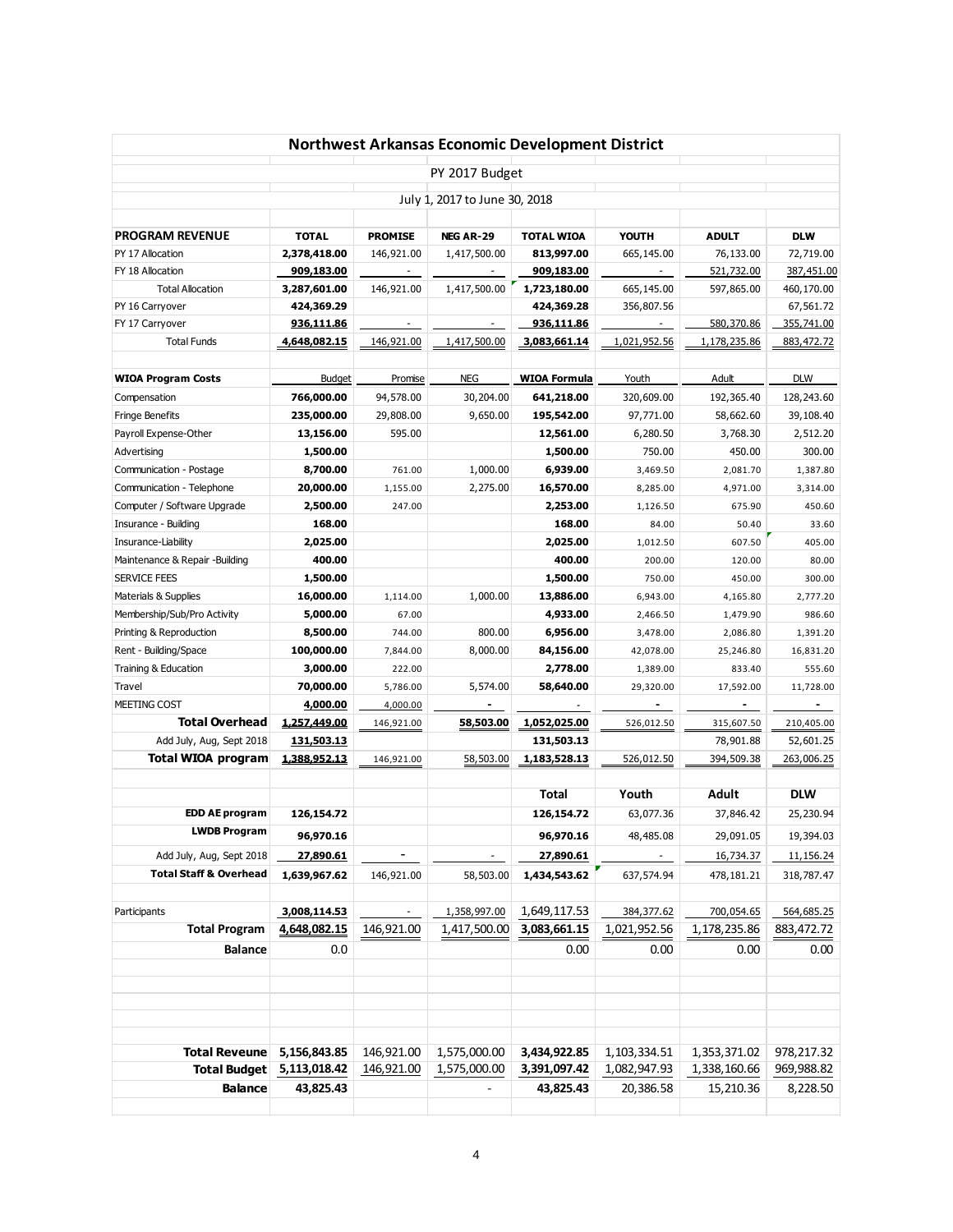## Priority of Service for Adult, Dislocated Worker and Youth Programs Revision 9/6/2017

The NWADB has developed a policy on self-sufficiency. The Board has elected to adopt the policy that no more than 20% of total enrollments in a given year can be above the poverty level or lower living standard income level, but must be below the self-sufficiency income level. Approvals to enroll participants not considered low income must be obtained from WIOA Management prior to enrollment. Management will track all enrollments that are not low income individuals to ensure that the 20% margin is not exceeded.

The NWADB will give priority of services as follows [WIOA § 3(24); TEGL 19-16]:

- Public assistance, other low-income individuals, and individuals who are basic skills deficient consistent with WIOA sec. 134 (c)(3)(E) and §680.600
- **Low Income Applicants**
- Applicants who are eligible based on the policy of self-sufficiency
- a) Displaced homemakers, as defined in WIOA § 3(24) and ADWS Policy No. WIOA I-B 2.4 *(Eligibility for Dislocated Worker Program)*
- *b) Low-income individuals, as defined in WIOA § 3(36) and ADWS Policy No. WIOA I-B – 1.2 (Definitions)*
- *c) Indians (as defined in WIOA § 166(b) and 25 U.S.C 450b), Alaska Natives (as defined in WIOA § 166(b) and 43 U.S.C 1602(b),(r)), and Native Hawaiians (as defined in WIOA § 166(b) and 20 U.S.C 7517)*
- *d) Individuals with disabilities, including youth who are individuals with disabilities, as defined in WIOA § 3(25) and ADWS Policy No. WIOA I-B – 1.2 (Definitions) and including individuals who are recipients of Social Security Disability Insurance [TEGL 19-16]*
- *e) Older individuals, defined as age 55 or older [WIOA § 3(39)]*
- *f) Ex-offenders or offenders [TEGL 19-16], as defined in WIOA § 3(38) and ADWS Policy No. WIOA I-B – 1.2 (Definitions)*
- *g) Homeless individuals, including homeless children and youth, as defined in TEGL 19-16 and ADWS Policy No. WIOA I-B – 1.2 (Definitions)*
- *h) Youth who are in or have aged out of the foster care system*
- *i) Individuals who are English language learners, as defined in WIOA § 203(7) and ADWS Policy No. WIOA I-B – 1.2 (Definitions)*
- *j) Individuals who have low levels of literacy (i.e. Basic Skills deficient [TEGL 19-16]), as defined in ADWS Policy No. WIOA I-B – 1.2 (Definitions)*
- *k) Individuals facing substantial cultural barriers to employment, as defined in ADWS Policy No. WIOA I-B – 1.2 (Definitions)*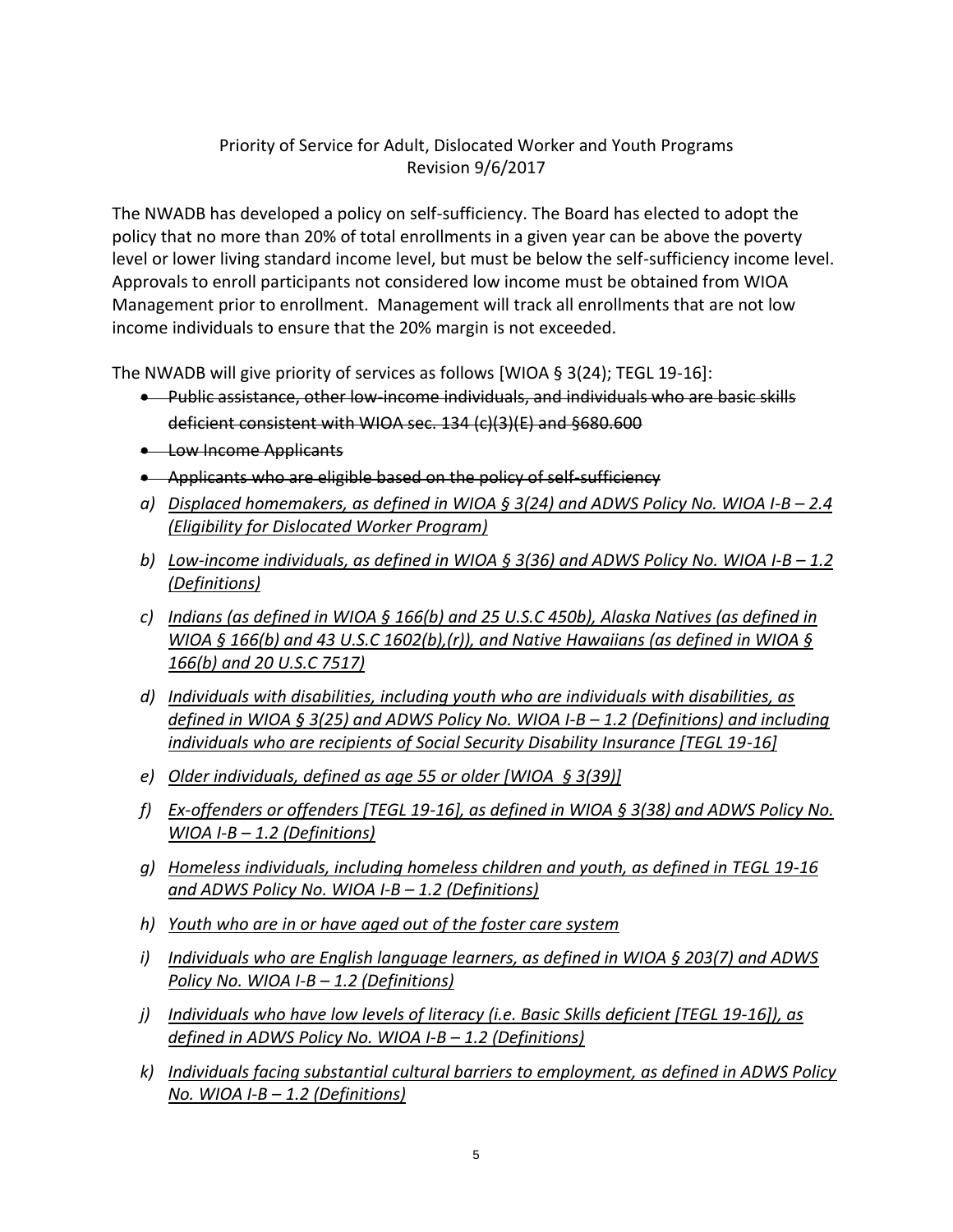- *l) Eligible migrant and seasonal farmworkers, as defined in WIOA § 167(i)(1-3) and ADWS Policy No. WIOA I-B – 1.2 (Definitions)*
- *m) Individuals within 2 years of exhausting lifetime eligibility under TANF (See 42 U.S.C. 601 et seq.)*
- *n) Single parents (custodial and non-custodial, mothers and fathers) and single pregnant women [TEGLs 19-16 & 21-16])*
- *o)* Long-term unemployed individuals, as defined in ADWS Policy No. WIOA I-B 1.2 *(Definitions)*

*Such other groups as the LWDB determine to have barriers to employment.*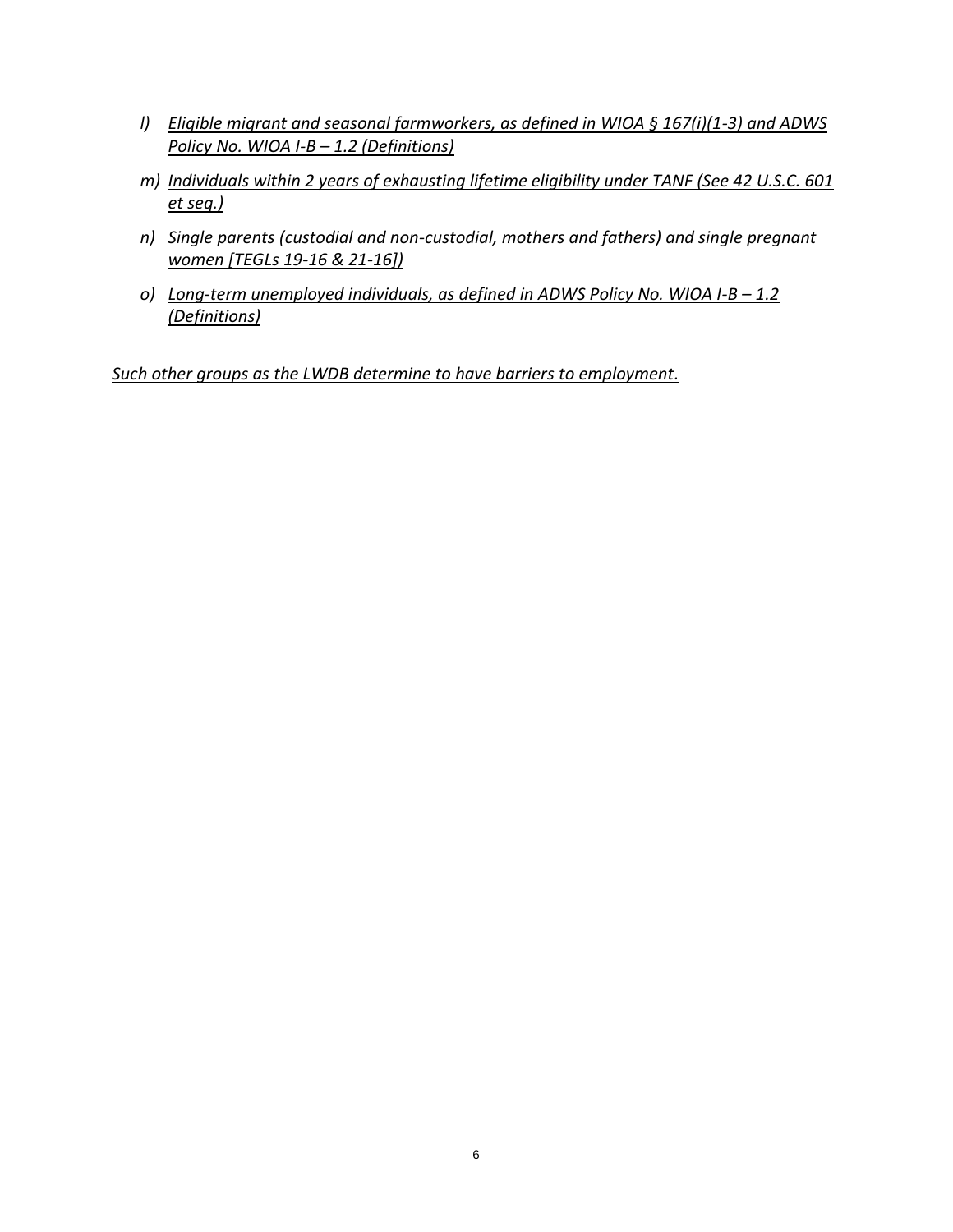## **NORTHWEST ARKANSAS LOCAL WORKFORCE DEVELOPMENT BOARD BYLAWS**

(Adopted September 2, 2015) (Presented for Amendment September 6, 2017)

## **ARTICLE I ESTABLISHMENT**

## **SECTION I.**

**Purpose of Workforce Development Board:** The Local Workforce Development Board is established in compliance with the Workforce Innovation and Opportunity Act of 2014 and Arkansas Workforce Innovation and Opportunity Act 971 of 2015 to provide workforce investment activities, through statewide and local workforce development systems. Those systems should increase the employment, retention, and earnings of participants, and increase attainment of recognized postsecondary credentials by participants, and as a result, improve the quality of the workforce, reduce welfare dependency, increase economic self-sufficiency, meet the skill requirements of employers, and enhance the productivity and competitiveness of the Nation.

## **SECTION II.**

**Appointment of Members**: Appointments and membership shall be in accordance with Federal and State Regulations.

- A. The appointment of members shall be made by the Chief Elected Officials from the nominations received. Each county should be represented. Regional educational cooperatives, employment service, rehabilitation agencies, welfare agencies, labor organizations or other general representation will not be considered to be county specific.
- B. The membership and composition of the LWDB, which for these purposes shall do business as a LWDB shall be certified by the Governor.

## **SECTION III.**

**Length of Appointment:** Members shall be appointed three (3) year terms, and shall continue to serve until they are replaced. Terms shall be staggered so that most years no more than one-third of the members are appointed or reappointed.

#### **SECTION IV.**

**Removal of Members:** Members who have two (2) consecutive unexcused absences may be considered to have voluntary resigned with consent of the LWDB Chair. The Chairperson may excuse an absence. In order to obtain an excused absence, a LWDB Member may call or email a LWDB staff member before the meeting date or return his/her attendance sheet with notice that he/she will not be able to attend the meeting. Appointment of a proxy constitutes attendance and will not be counted as an absence.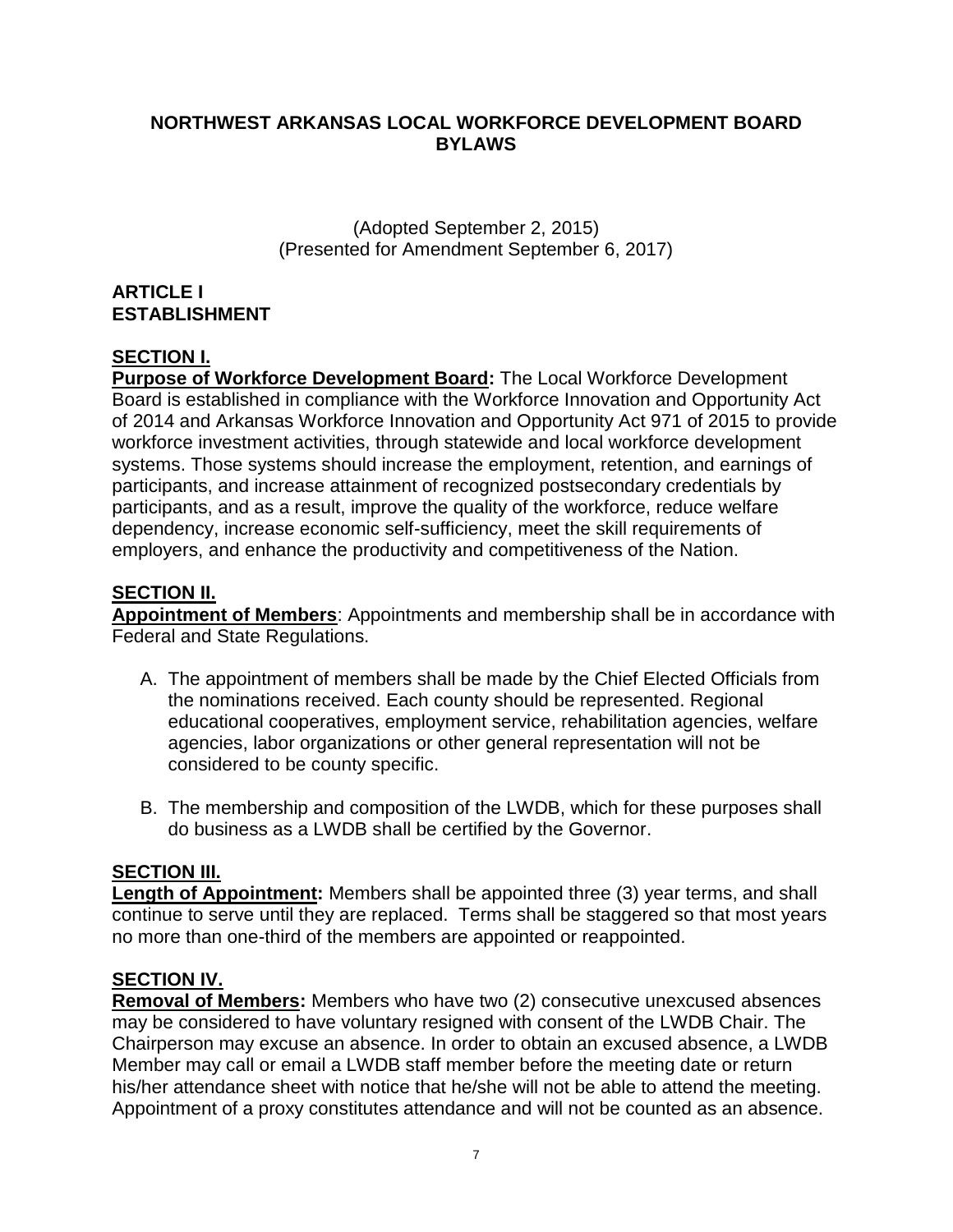Members may also be removed for good cause by a majority vote of the members present.

## **ARTICLE II ORGANIZATION**

## **SECTION I.**

**Officers:** The officers of the LWDB shall be the Chairperson, the Vice-Chairperson, and the Executive Secretary. Officers shall be selected by a majority vote of the members. The members of the Board will elect a chairperson annually from among the private sector business representatives. The chairperson serves as the Executive Committee Chair and selects the chairs for all standing committees and taskforces of the Board.

*The Vice-Chairperson shall act as Chairperson in the absence or disability of the Chairperson and shall have such other duties, powers and responsibilities as are assigned by the Chairperson, the Board, or these by-laws.*

## **SECTION II.**

**Committees:** There shall be four standing committees of the LWDB: the Executive Committee, One Stop Operations Committee, Youth Committee and Serving Individuals with Disabilities Committee. Short-term ad hoc committees may be appointed, as the LWDB Chair deems necessary or appropriate. Unless otherwise specified, the LWDB Chair shall appoint Committee members and their chairpersons. Youth programs shall be designed, planned, and forwarded by the Youth Committee for LWDB approval and implementation.

- A. The Executive Committee shall be comprised of the LWDB Chair, Vice-Chair, Secretary, and at least two at-large LWDB members. The committee shall have a business majority and shall be representative of Workforce Center communities in the Local Workforce Development Area. The at-large members are to be appointed by the LWDB Chair.
	- a. The Executive Committee shall have the authority of the LWDB to act during the interim between full board meetings under the conditions outlined below:
		- i. The Executive Committee will have a majority on any issues that will require LWDB approval at a later date.
		- ii. All actions of the Executive Committee will be reported at the next convening LWDB meeting for ratification.
	- b. The LWDB Chair shall act as the Executive Committee Chair and shall exercise the power of vote on the Executive Committee only as required to constitute a quorum or break a tie vote.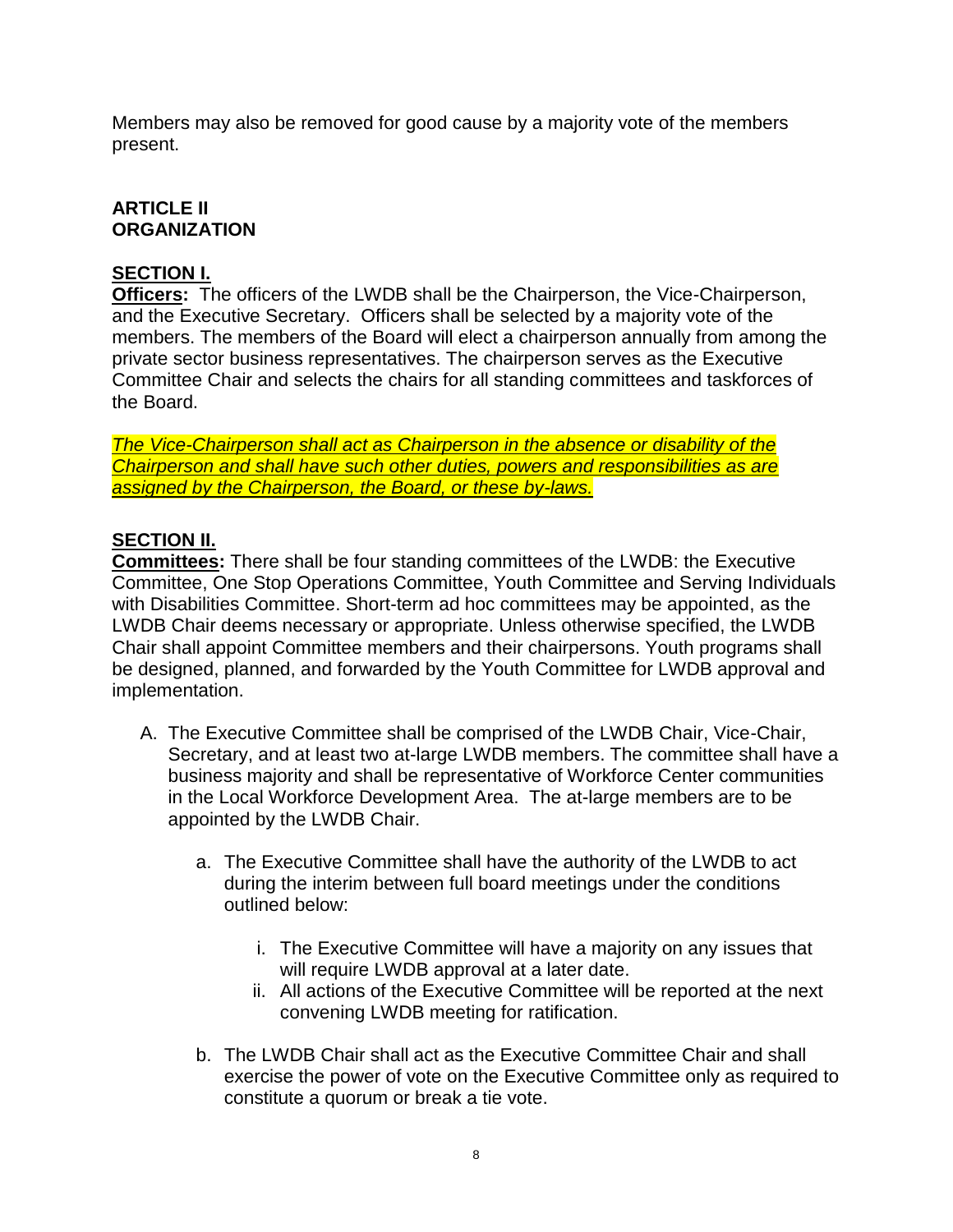- c. The LWDB Chair shall refer to the Executive Committee such business, which in the LWDB Chair's judgement, may require action or approval of the LWDB. All action of the Executive Committee shall be reported to the LWDB at its next meeting following such action and such reports shall become part of the minutes of that meeting.
- B. Any member of the LWDB may appear before the Executive Committee to discuss any items of business of the LWDB. Meetings of the Executive Committee shall be called by the LWDB Chair in such place as the Chair may designate.
- C. All LWDB members will be notified of the meeting date, time, agenda and location when the Executive Committee meets outside of the regular LWDB meeting dates.
- D. The One Stop Operations Committee is a standing committee to provide information and assist with operational and other issues relating to the one-stop delivery system and may include as members representatives of the one-stop partners.
- E. The Youth Committee is a standing committee to provide information and to assist with planning, operational, and other issues relating to the provision of services to youth. A standing committee designated under this section shall include community-based organizations with a demonstrated record of success in serving eligible youth.
- F. The Disabilities Committee is a standing committee to provide information and to assist with operational and other issues relating to the provision of services to individuals with disabilities, including without limitation issues relating to compliance with Section 188 of the Workforce Innovation and Opportunity Act, Pub. L. No. 113-128, if applicable, and applicable provisions of the Americans with Disabilities Act of 1990, 42 U.S.C. § 12101 et seq., regarding providing programmatic and physical access to the services, programs, and activities of the one-stop delivery system, as well as appropriate training for staff on finding employment opportunities for individuals with disabilities, including providing the appropriate supports and accommodations to employment for individuals with disabilities.
- G. Ad hoc committees may be appointed on a short term basis by the Chairperson to address issues of concern to the board which require research, planning, and recommendations of specific workforce, community, or economic development needs of the area.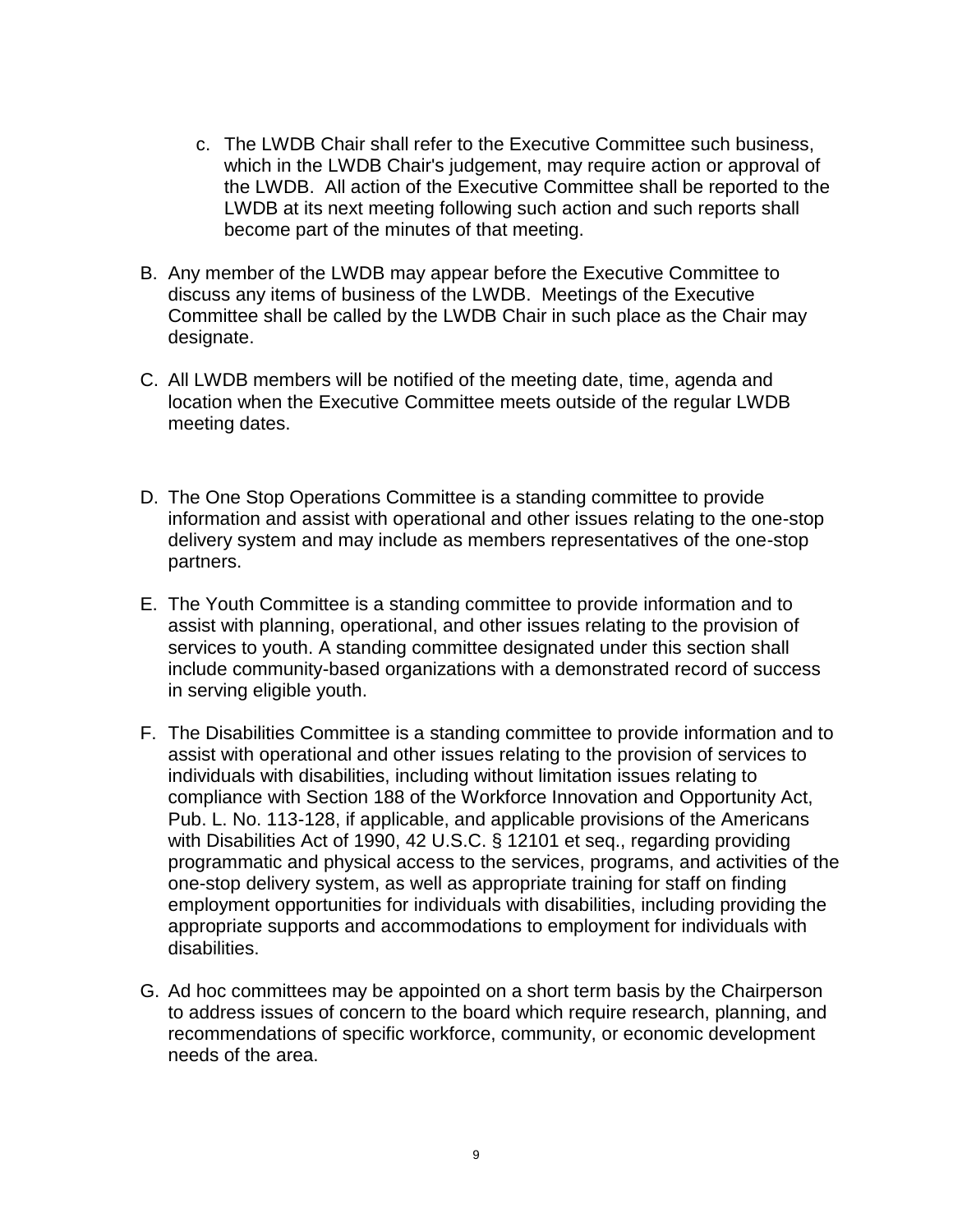#### **SECTION III.**

**Staff:** The LWDB shall be provided with the staff necessary to carry out its function. The required staff and the appropriate budget for that staff shall be approved by the LWDB.

## **SECTION IV.**

**Budget:** The LWDB shall prepare and approve an annual LWDB budget that will be forwarded to the Chief Elected Officials for approval.

#### **ARTICLE III RESPONSIBILITIES**

#### **SECTION I. LWDB Responsibilities:**

- A. The local board shall enter into an agreement with the Chief Elected Officials clearly detailing the partnership between the two entities for the governance and oversight of activities under the WIOA.
- B. The local board shall develop a budget for the purpose of carrying out the duties of the local Board. The Chief Elected Officials must approve the budget.
- C. The local board may solicit and accept grants and donations from sources other than federal funds made available under WIOA assuming it has organized itself in a manner to do so.
- D. The local board, in partnership with Chief Elected Officials, shall develop the vision, goals, objectives, and policies for the local workforce development area. The vision shall be aligned with both the economic development mission(s) for the local area and Arkansas Workforce Development Board's (AWBD) goal.
- E. The local board, in partnership with the Chief Elected Officials, shall develop and submit to the Governor, a local strategic plan that meets the requirements in Section 108 of the Workforce Innovation and Opportunity Act.
- F. The local board, with the agreement of the Chief Elected Officials, shall designate or certify one-stop operator(s) and shall terminate for cause the eligibility of one-stop operators.
- G. The local board shall select eligible providers of youth activities by awarding grants or contracts on a competitive basis.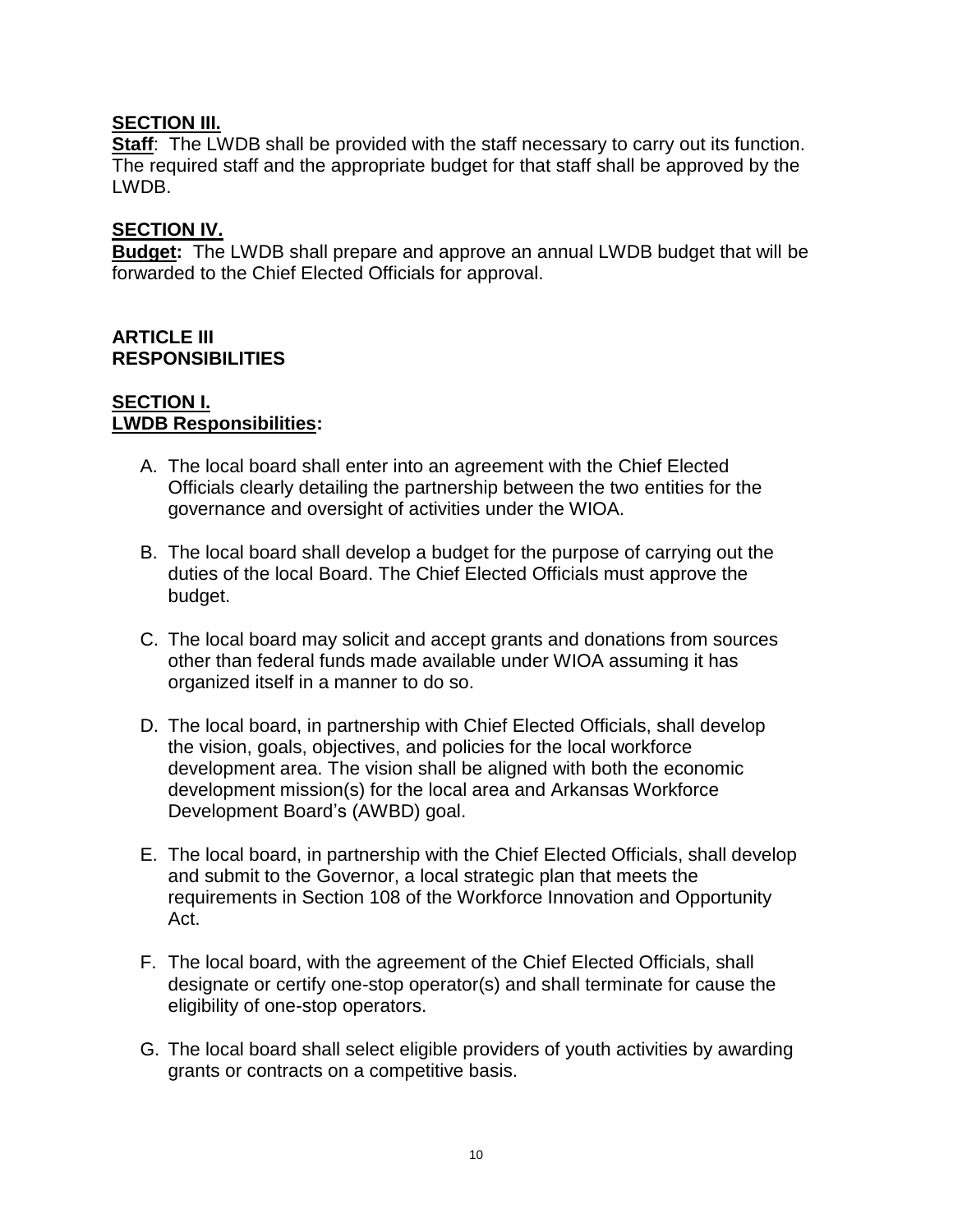- H. The local board shall identify eligible providers of training services for adults and dislocated workers.
- I. The local board, in partnership with the Chief Elected Officials, shall conduct oversight with respect to local programs of youth, adult, and dislocated worker activities authorized under the WIOA.
- J. The local board, in partnership with the Chief Elected Officials, will negotiate and reach agreement with the ADWB on behalf of the Governor on local performance accountability measures.
- K. The local board shall assist the Governor in developing a statewide employment statistics system.
- L. The local board shall coordinate the workforce activities authorized under WIOA with local economic development strategies, and develop employer linkages with those activities
- M. The local board shall promote the participation of local private sector employers though the statewide workforce development system.
- N. The local board may employ staff and/or utilize other options for carrying out these responsibilities.
- O. The local board is responsible for any other activity as required by the Workforce Innovation and Opportunity Act, Section 107 (d) or by the Governor.

#### **ARTICLE IV MEETINGS**

## **SECTION I.**

**Meetings:** The LWDB shall meet at least quarterly or at the call of the Chair or upon written request of a majority of the members of the Board. The Executive Committee shall meet as often as the Chair determines a need.

## **SECTION II.**

**Attendance:** Each member of the LWDB shall attend each meeting of the LWDB**,** in person or by proxy. The member may designate a voting individual to represent him/her if he/she is unable to attend the meeting. The designation of representation shall be in writing, email or by phone and shall be received by the Chairperson or his appointee prior to the meeting.

## **SECTION III.**

**Quorum:** A quorum of the LWDB shall be present when a majority of the membership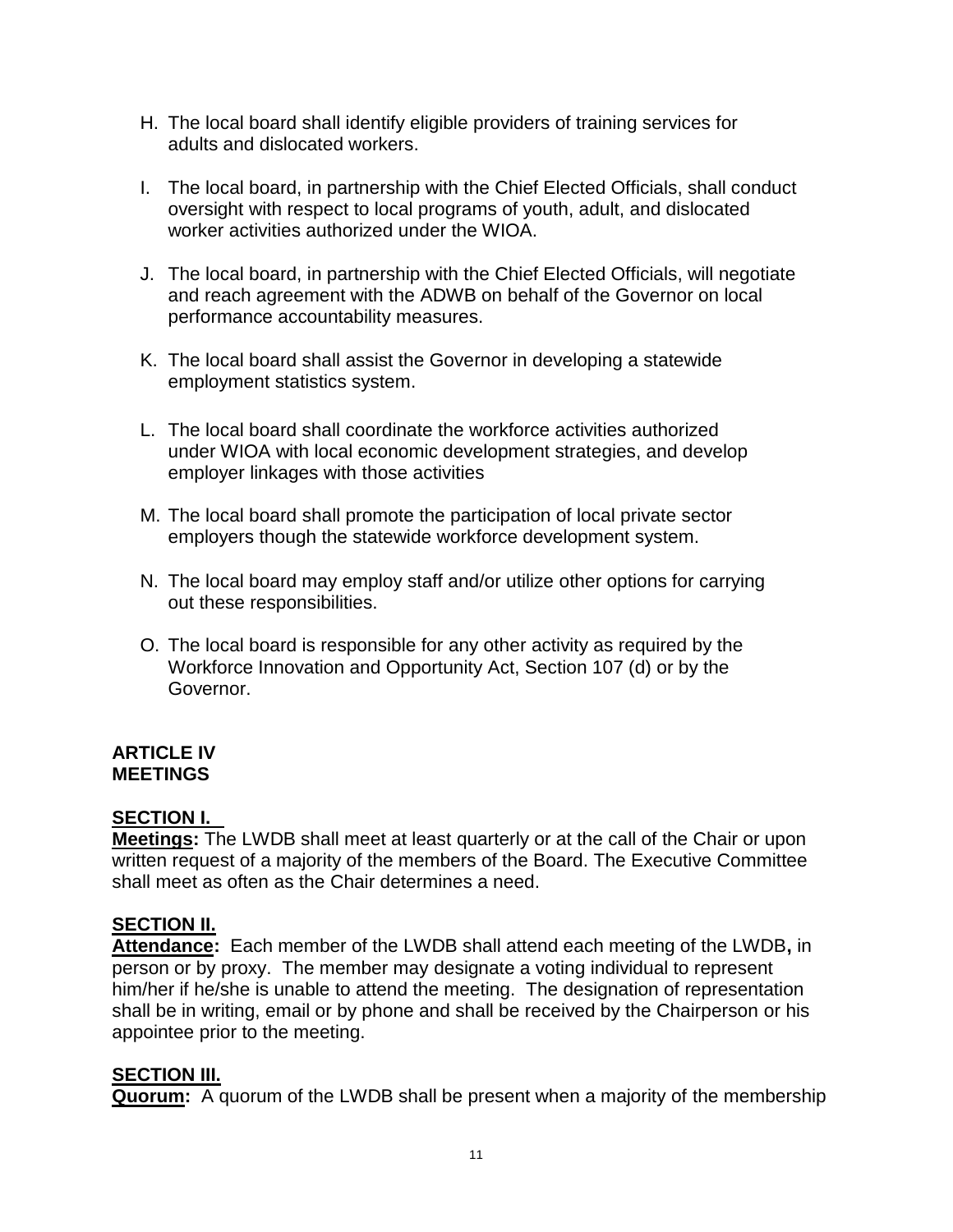is present**.** Once the quorum has been established it shall be constituted for the duration of the meeting.

## **SECTION IV.**

**Agenda:** The Agenda shall be prepared by the Chairperson to reflect the principal business of the LWDB. If a member would like an item to be added to the agenda, he/she may do so in writing, five (5) days prior to the scheduled meeting date. All meetings will comply with the Arkansas Freedom of Information Act (FOI).

#### **SECTION V.**

**Voting:** Each member shall have one vote. When voting, LWDB members shall abide by Article IX of these Bylaws concerning conflicts of interest.

## **SECTION VI.**

**Conference Calls and Virtual meetings:** The LWDB and its committees are authorized to conduct business by conference calls, email, mail, virtual (video or web based) or facsimile when deemed prudent by the Chairperson of the LWDB or by the Committee Chairperson. Such meetings will meet the quorum requirements of the LWDB or its committees.

#### **SECTION VII.**

**Parliamentary Authority**: The rules of parliamentary pro-active in Robert's Rules of Order Newly Revised shall govern all proceedings of the Northwest Arkansas Local Workforce Development Board and all committees. In the case of conflict between Robert's Rules and these bylaws, or between Robert's Rules and a special rule adopted by the LWDB, the bylaws or special rule shall prevail.

#### **ARTICLE V TRAVEL EXPENSES**

#### **SECTION I.**

**Travel:** Each LWDB or committee member will be reimbursed for travel costs to attend committee or LWDB meetings and when traveling as a representative of the LWDB to special meetings and/or conferences. Travel costs will be reimbursed per the current federal travel regulations or as approved by the LWDB.

## **ARTICLE VI FISCAL AND PERIODIC REPORTS**

#### **SECTION I.**

**Fiscal Year:** The fiscal year shall be the same as the State's for all Workforce Development programs.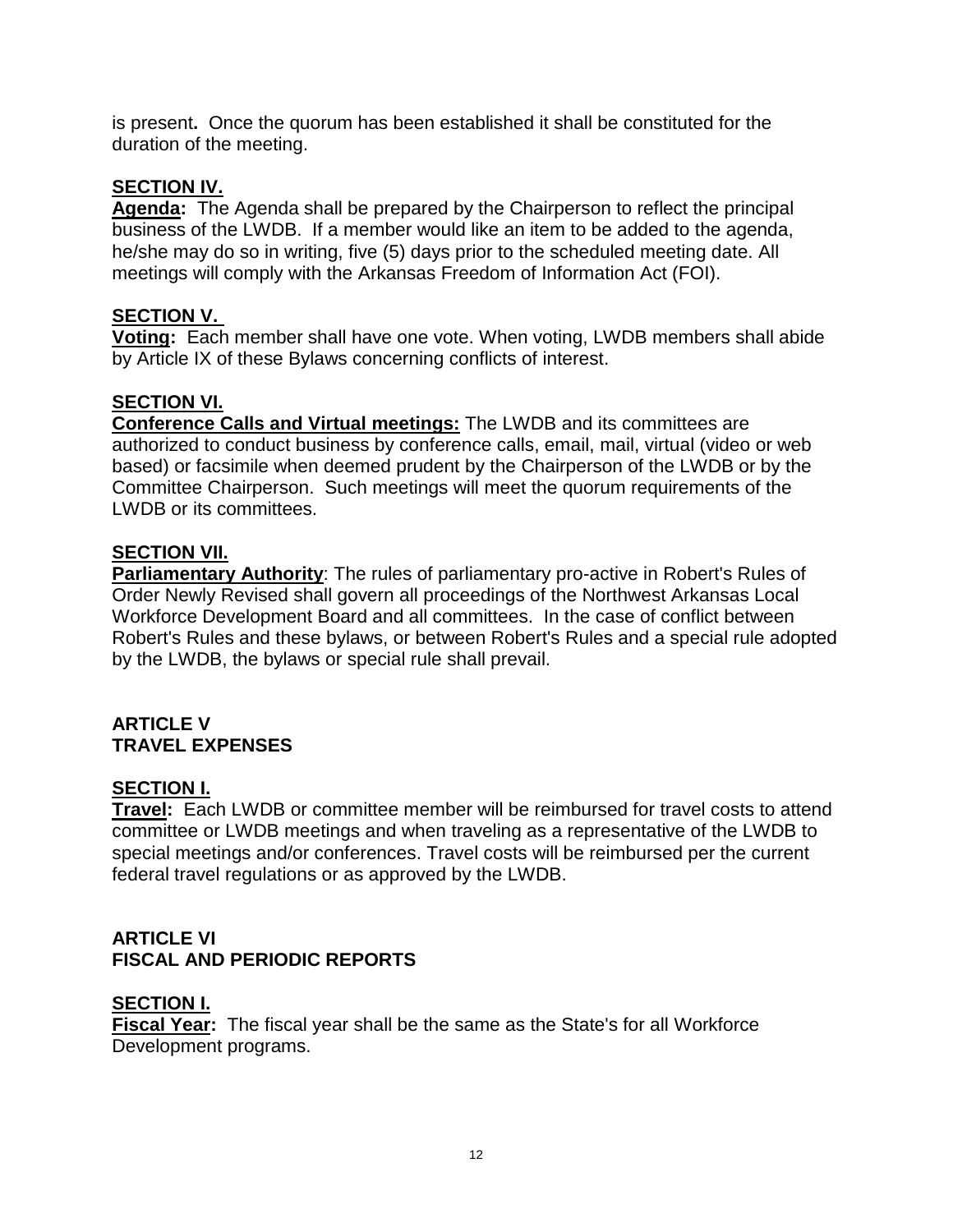## **SECTION II.**

**Annual Reporting**: No less than once annually, fiscal reports will be made to the CEO/LWDB and the State of Arkansas. **ARTICLE VII AMENDMENTS**

#### **SECTION I.**

**Amendments:** Upon formal motion, these bylaws may be amended by a two-thirds vote of the members present.

## **ARTICLE VIII RESOLUTION OF DISPUTES**

## **SECTION I.**

Any complaint or dispute arising out of business conducted by the LWDB involving policy or procedure shall be subject to resolution under the following procedure. The complaint or dispute shall be brought before the Executive Committee at either a regular meeting or a specially called meeting. If the Executive Committee cannot mutually resolve the matter, it shall be presented to the LWDB for a deciding vote.

## **ARTICLE IX CONFLICT OF INTEREST**

#### **SECTION I.**

Board members shall avoid both conflict of interest and the appearance of conflict of interest in the conduct of LWDB business. A potential conflict of interest exists if a LWDB member takes any action, the effect of which would be to their private financial gain or loss, or to that of their family or employer. A potential conflict does not exist if the financial gain or loss affects to the same degree all people in the Local Workforce Development Area or a large class of people with which the member is associated.

#### **SECTION II.**

If a potential conflict of interest arises, the affected LWDB member must give notice before taking action. Such disclosure of potential conflict of interest, including the source of conflict, will be made part of the minutes of the meeting. The affected Board Member must refrain from any discussion or voting on that issue.

#### **ARTICLE X NEPOTISM**

#### **SECTION I.**

LWDB members shall not engage in the practice of nepotism. The LWDB shall not employ a member of the family of a LWDB member, a subrecipient employee family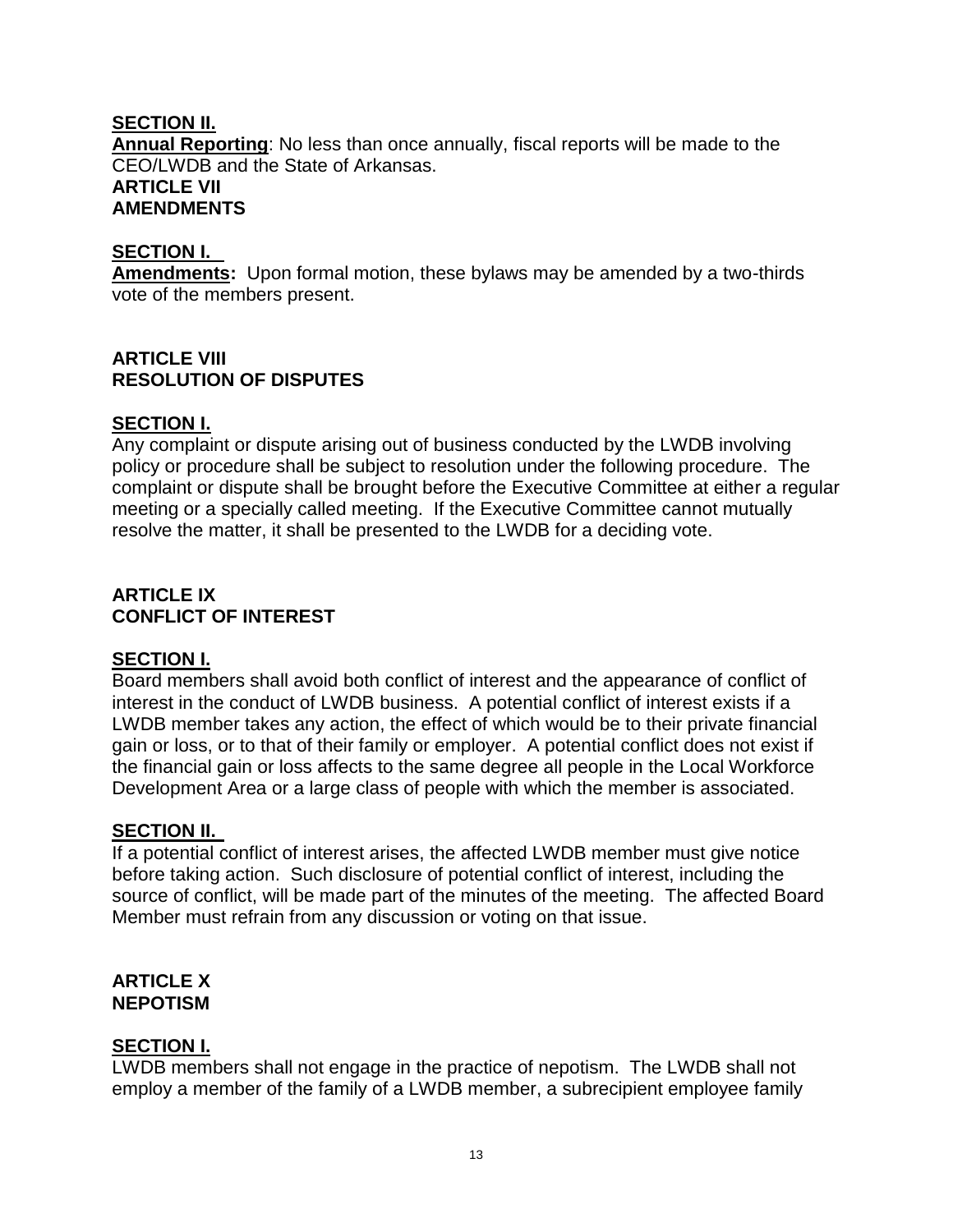member, or governing board family member. An exception applies when a member of an employee's family is elected to the LWDB after the employee is hired. (No termination of employees shall occur for persons employed under a previous policy.) If federal and/or state statutes, regulations, affirmative action and equal employment opportunity plans allow for the waiver of this restriction, the LWDB may choose to concur and waive this restriction on a case-by-case basis upon the formal authorization of the full board enacted by a majority vote. For purposes of this section, the term family applies to: wife, husband, son, daughter, mother, father, grandfather, grandmother, grandchild, brother, brother-in-law, sister, sister-in-law, son-in-law, daughter-in-law, mother-in-law, father-in-law, aunt, uncle, niece, nephew, stepparent and stepchild.

#### **ARTICLE XI INDEMNIFICATION**

#### **SECTION I.**

The Board shall indemnify any past or present LWDB member, past or present staff person, or past or present officer against expenses actually and reasonably incurred by that person in connection with the defense of any action, suit or proceeding, civil or criminal, in which he/she is made a party by reason of his/her affiliation with the LWDB.

#### **SECTION II.**

The right of indemnification under this Article is only available to the extent that the power to so indemnify is lawful and to the extent that the person to be indemnified is not insured or otherwise indemnified.

#### **SECTION III.**

The LWDB shall have the power to purchase and maintain insurance, if needed or required, sufficient to meet this Article's indemnification requirements.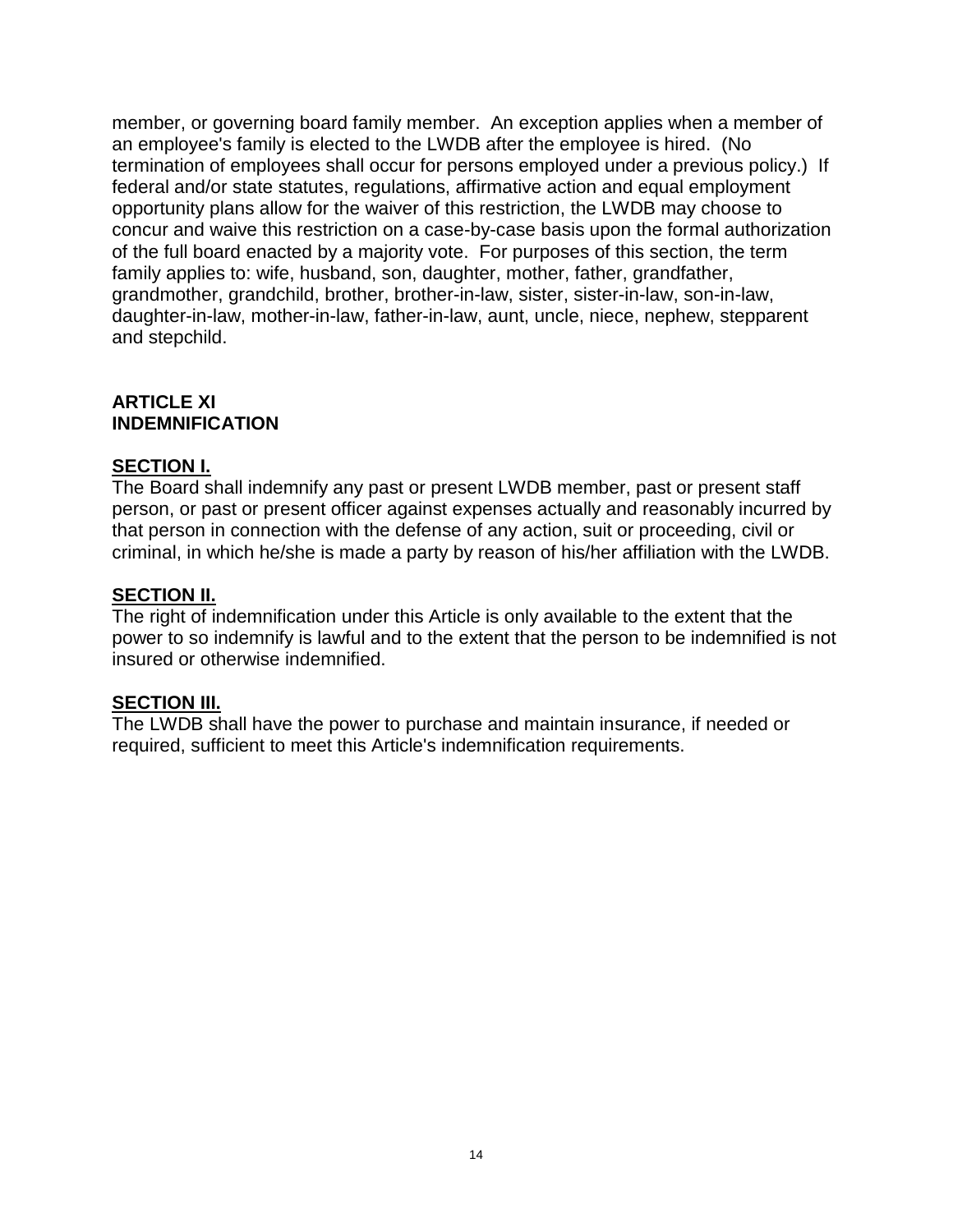# **Northwest Arkansas Economic Development District**

## **One-Stop Operator**

## **7/1/17 to 7/31/17**

|                                              | <b>Budget</b>      | <b>Expenditures</b> | <b>Balance</b> |
|----------------------------------------------|--------------------|---------------------|----------------|
| <b>Personnel Services/Salary</b>             | 53,615.00          | 4,169.97            | 49,445.03      |
| <b>Fringe Benefits</b>                       | 12,135.00          | 878.82              | 11,256.18      |
| Travel                                       | 3,750.00           |                     | 3,750.00       |
| <b>Training &amp; Education</b>              | 750.00             |                     | 750.00         |
| Telephone/Internet/Fax/Postage               | 1,110.00           | 25.97               | 1,084.03       |
| Printing/Reproduction                        | 375.00             | 82.07               | 292.93         |
| <b>Materials &amp; Supplies</b>              | 600.00             | 110.88              | 489.12         |
| Rent/RSA                                     | 2,250.00           | 342.89              | 1,907.11       |
| Membership/Subscriptions/Pro                 | 375.00             | 6.87                | 368.13         |
| Maintenance/Repairs                          | 75.00              |                     | 75.00          |
| P/A Admin Cost (postage, tele.,<br>printing) |                    | 129.09              | (129.09)       |
|                                              | 75,035.00<br>Total | 5,746.56            | 69,288.44      |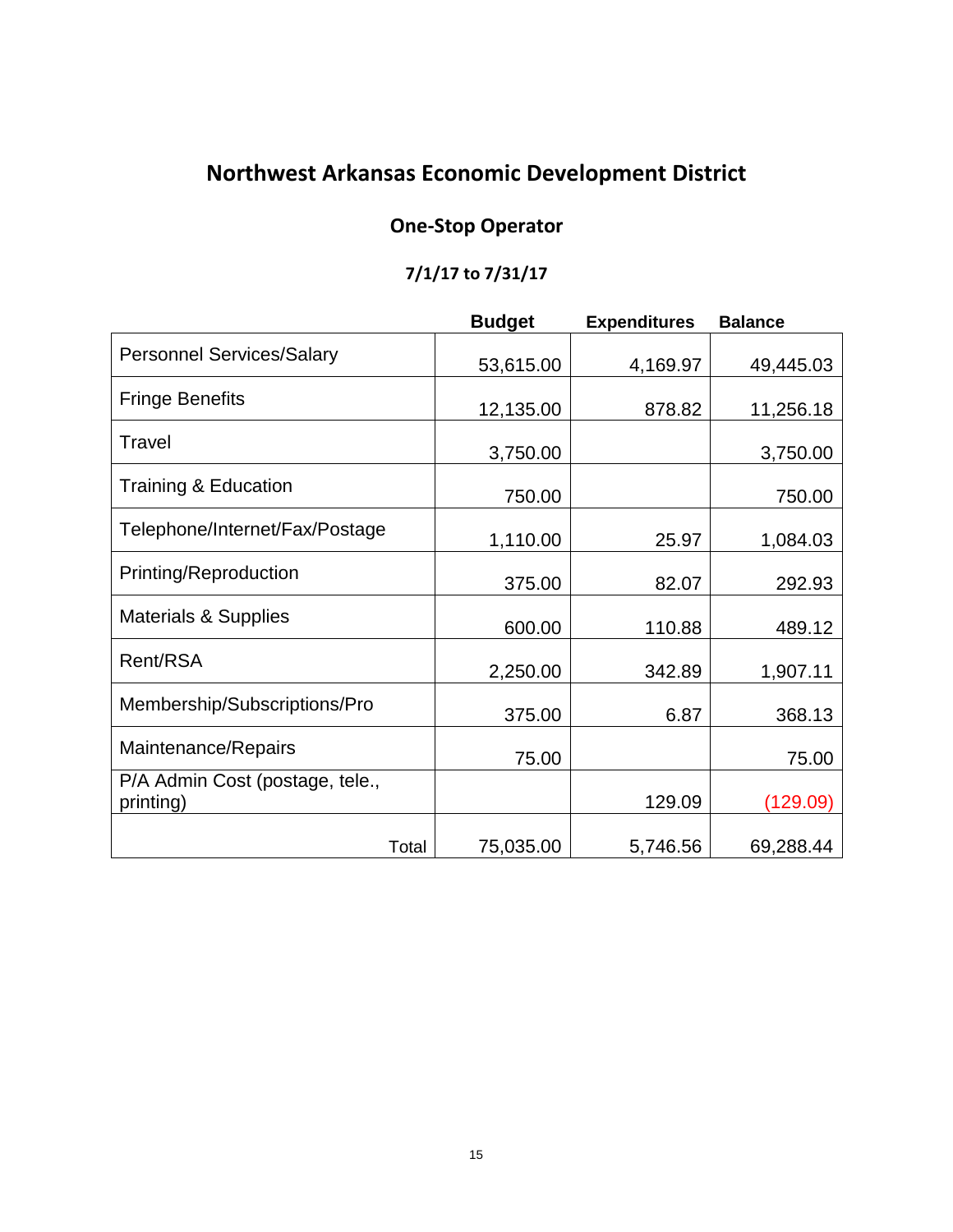#### **NORTHWEST ARKANSAS LOCAL WORKFORCE DEVELOPMENT BOARD Minutes of Meeting June 7, 2017**

A meeting of the Northwest Arkansas Local Workforce Development Board (LWDB) was held Wednesday, June 7, 2017, at Arkansas Workforce Center at Harrison, 818 Highway 62-65-412 North, Harrison, AR at 11:00 A.M.

Board Members present were: MR. DAVID BELL, DAVID BELL, LLC. MS. AMANDA CONNELL, DHS SERVICES FOR THE BLIND MR. JOHN DYESS, ALTRONIC RESEARCH, INC. MS. JANA KINDALL, AR DEPARTMENT OF WORKFORCE SERVICES MS. PATTY METHVIN, HARRISON REGIONAL CHAMBER OF COMMERCE MR. CLINT MORRIS, LOCAL 155 PLUMBERS AND PIPEFITTERS MR. ROSS PARKER, PARKER FARMS AND RENTALS MR. STEVE PERCIVAL, WASHINGTON REGIONAL MEDICAL SYSTEM MR. BO PHILLIPS, TIERPOINT COMMUNICATIONS MS. BILLIE REED, OUR COOPERATIVE MR. KELLEY SHARP, UNIVERSITY OF ARKANSAS FAYETTEVILLE MR. RICKY TOMPKINS, NWACC

Board members not present, but represented by proxy were: MR. BEN ALDAMA, NWACC ADULT ED – proxy Kathleen Dorn MR. RICH DAVIS, BLACK HILLS ENERGY – proxy Steve Percival MS. AMY JONES, ARKANSAS REHABILITATION SERVICES – proxy Trisha Wiatt MR. ALEX MARTINEZ, THE JOB GUIDE – proxy John Dyess MR. KEITH VIRE, ARKANSAS SUPPORT NETWORK – proxy Trish Wiatt

Board Members absent were: MR. STEVE CLARK, FAYETTEVILLE CHAMBER OF COMMERCE MR. WALTER HINOJOSA, NWA LABOR COUNCIL MR. JUSTIN RUMMER, PACE INDUSTRIES MR. WAYNE THOMPSON, FERGUSONS COUNTRY STORE

Others present were: Ms. Susan Sangren, NWACDC Ms. Donna Carney, NWACDC Mr. Roger Rorie, NWACDC Mr. Joe Willis, NWAEDD Mr. Jeremy Ragland, NWAEDD Mr. Eddie Treece, NWAEDD Ms. Janie Wheeler, NWAEDD Mr. Doyce Hill, ADWS Mr. Bernando Corcolis, ADWS Little Rock Ms. Shalon Bogard, ADWS Little Rock Mr. Robbie Cornelius, Fayetteville Adult Ed Mr. Tom Freking, NTI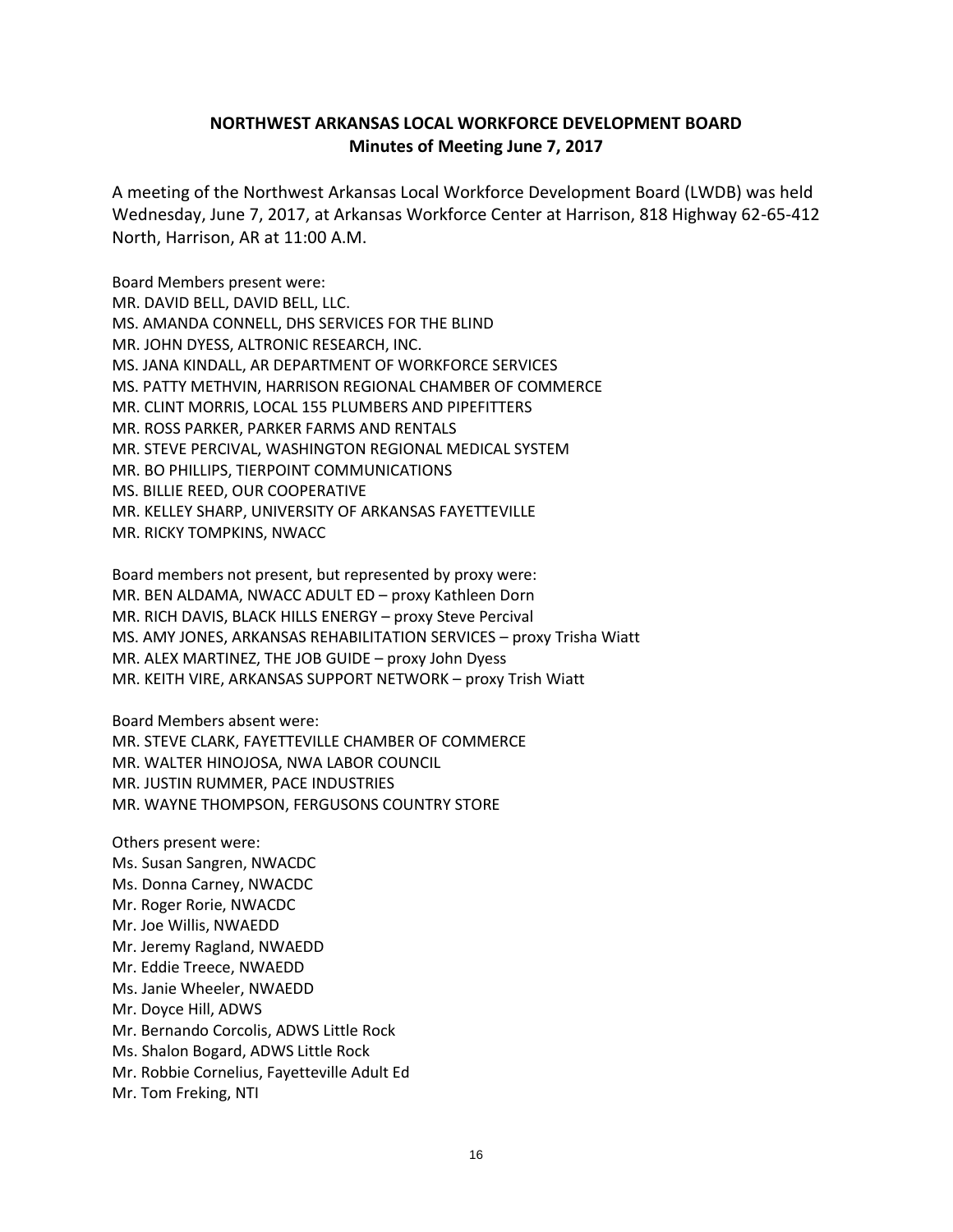Ms. Gretchen Sawyer, NTI Mr. Keith Peterson, NWACC Mr. Matt Twyford, AEDC Ms. Melissa Bray, North Arkansas College Mr. Nathan Reed, Siloam Springs Chamber of Commerce

The meeting was called to order at 11:02 A.M. by CHAIR JOHN DYESS. CHAIR DYESS welcomed the Board and guests.

CHAIR DYESS asked Ms. Janie Wheeler to provide the staff report. Ms. Wheeler discussed the continuing transition and implementation of the Workforce Innovation and Opportunity Act at the federal, state and local level. In the coming months the transition to the new One Stop Operator and service provider, the required Memorandums of Understand with the partners and certification of the Workforce Centers. Ms. Wheeler asked the Board members that attended to share their take-aways from the National Association of Workforce Boards Forum. She presented CHAIR DYESS with a signed photograph of his visit with Senator Boozman from the trip.

CHAIR DYESS reported on the action items approved at the Executive Committee meeting held May 17, 2017. Those included recommendation by the Task Force that reviewed the Request for Qualification for the One Stop Operator/Title IB Service Provider to be the Northwest Arkansas Economic Development District, Inc.; the updated Transfer of Funds from FY17 Dislocated Worker program to the FY17 Adult program; and the updated Four Year Regional and Local Plan with public notice for comments.

MR. ROSS PARKER made a motion from the Task Force to the Board in two parts:

- 1) The Procurement Task Force is recommending to the Full Board that the Northwest Arkansas Economic Development District, Inc. be awarded the competitively procured One-Stop Operator role that will include the signing of a One-Stop Operator Agreement between the Northwest Arkansas Workforce Development Board and the Northwest Arkansas Economic Development District, Inc.
- 2) The Procurement Task Force is recommending to the Full Board that the Northwest Arkansas Economic Development District, Inc. be awarded the competitively procured Adult, Dislocated Worker, and Youth Service Delivery role that will be administered according to the Workforce Innovation and Opportunity Act of 2014 and the Northwest Workforce Development Board.

Motion to approve was seconded by MS. PATTY METHVIN. The motion was then amended by MR. PARKER to correct language to read "Northwest Arkansas *Economic* Development District, Inc. to correctly identify the full name of the agency and was seconded by MR. KELLEY SHARP and passed.

Next on the agenda was the following policies: LWDB One-Stop Operator and Service Provider Procurement; veteran priority of service; priority of service for the Adult program; follow-up procedures for the Adult and Dislocated Worker programs; the definition of self-sufficiency; the WIOA incentive policy; and the supportive services policy. Motion to approve was made by MR. RICKY TOMPKINS and seconded by MR. KELLEY. Motion carried.

The updated budget for Program Year 2016 was presented by Ms. Wheeler. Motion to approve was made by MS. METHVIN and seconded by MR. PARKER. Motion carried.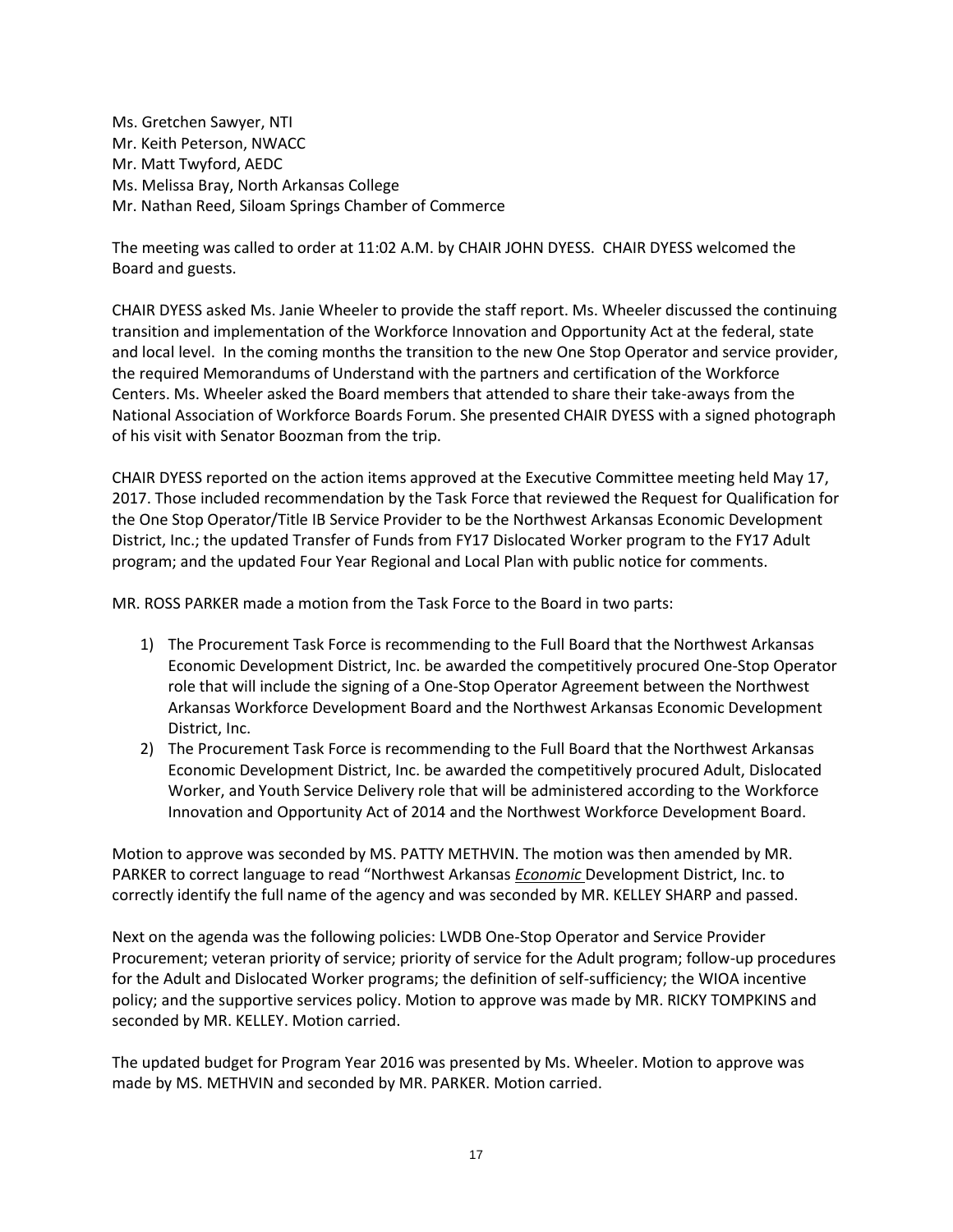Motion to approve the Consent Agenda including the Minutes of the March 1, 2017 meeting and the Eligible Training Providers was made by MS. METHVIN and seconded by MR. TOMPKINS. Motion carried.

Ms. Wheeler presented the changes to the goals in the Northwest Arkansas Regional/Local Plan that she took from comments and suggestions from the Board and partners to better align with our area.

MR. TOMKINS asked to address the group to discuss the new ARFutures grants that will be offered to students of two year colleges in the State. Discussion followed in how the Board can help with this effort.

There being no further business CHAIR DYESS entertained a motion to adjourn. Motion was made by MR. SHARP and seconded by MR. TOMPKINS. Meeting was adjourned at 11:50 A.M.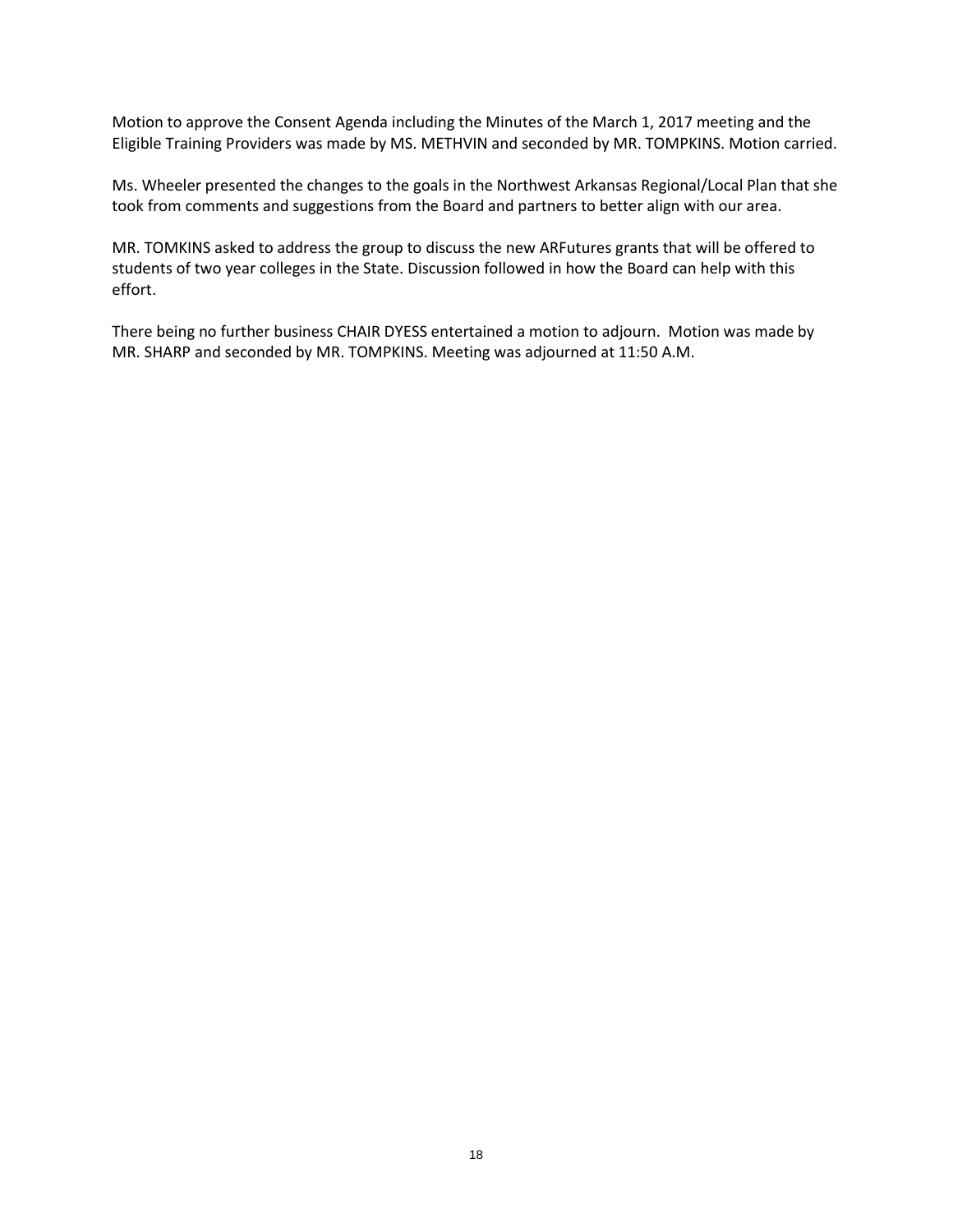## Northwest Workforce Development Board Eligible Training Provider List for Approval September 6, 2017

| <b>Program Name</b>                                     | <b>CIP Code</b> | <b>Training Level</b>        | <b>Certification Date</b> |  |  |
|---------------------------------------------------------|-----------------|------------------------------|---------------------------|--|--|
| <b>Arkansas State University - State University</b>     |                 |                              |                           |  |  |
| Radiologic Technology                                   | 51.0907         | Associate Degree             | 6/28/2017 to 6/27/2018    |  |  |
| Nursing-AAS                                             | 51.3801         | Associate Degree             | 6/28/2017 to 6/27/2018    |  |  |
| <b>Nursing BS</b>                                       | 51.3801         | <b>Baccalaureate Degree</b>  | 6/28/2017 to 6/27/2018    |  |  |
| Nursing AAS (LPN to RN)                                 | 51.3801         | Associate Degree             | 6/28/2017 to 6/27/2018    |  |  |
| Middle-Level Education BSE                              | 13.1203         | <b>Baccalaureate Degree</b>  | 6/28/2017 to 6/27/2018    |  |  |
| <b>Management Information Systems BS</b>                | 52.1201         | <b>Baccalaureate Degree</b>  | 6/28/2017 to 6/27/2018    |  |  |
| Early Childhood Education P-4                           | 13.121          | <b>Baccalaureate Degree</b>  | 6/28/2017 to 6/27/2018    |  |  |
| Early Childhood BSE                                     | 13.121          | <b>Baccalaureate Degree</b>  | 6/28/2017 to 6/27/2018    |  |  |
| Diagnostic Medical Sonography                           | 51.091          | <b>Baccalaureate Degree</b>  | 6/28/2017 to 6/27/2018    |  |  |
| <b>Computer Science BS</b>                              | 11.0101         | <b>Baccalaureate Degree</b>  | 6/28/2017 to 6/27/2018    |  |  |
| <b>Communication Disorders</b>                          | 51.0204         | <b>Baccalaureate Degree</b>  | 8/2/2017 to8/1/2018       |  |  |
| <b>Business Administration BS</b>                       | 52.0201         | <b>Baccalaureate Degree</b>  | 6/28/2017 to 6/27/2018    |  |  |
| <b>Accounting BS</b>                                    | 52.0301         | <b>Baccalaureate Degree</b>  | 6/28/2017 to 6/27/2018    |  |  |
| Arkansas State University-Mountain Home - Mountain Home |                 |                              |                           |  |  |
| AAS Programming/Mobile Development                      | 11.0202         | Associate Degree             | 8/17/2017 to8/16/2018     |  |  |
| Nursing-AAS                                             | 51.3801         | Associate Degree             | 7/7/2017 to 7/6/2018      |  |  |
| Paramedic Technology                                    | 51.0904         | <b>Technical Certificate</b> | 7/7/2017 to7/6/2018       |  |  |
| AAS in Paramedic Technology                             | 51.0904         | Associate Degree             | 7/7/2017 to7/6/2018       |  |  |

Licensed Practical Nurse

Associate of Applied Science in Welding Technology Pipe Welding Emphasis

Associate of Applied Science in Welding Technology Gas Tungsten Arc Welding Emphasis

| 11. UZUZ | AUJUURIU DUUIUU              |                        |
|----------|------------------------------|------------------------|
| 51.3801  | Associate Degree             | 7/7/2017 to 7/6/2018   |
| 51.0904  | <b>Technical Certificate</b> | 7/7/2017 to 7/6/2018   |
| 51.0904  | Associate Degree             | 7/7/2017 to 7/6/2018   |
| 51.3901  | <b>Technical Certificate</b> | 7/7/2017 to 7/6/2018   |
| 48.0508  | Associate Degree             | 6/28/2017 to 6/27/2018 |
| 48.0508  | Associate Degree             | 6/28/2017 to 6/27/2018 |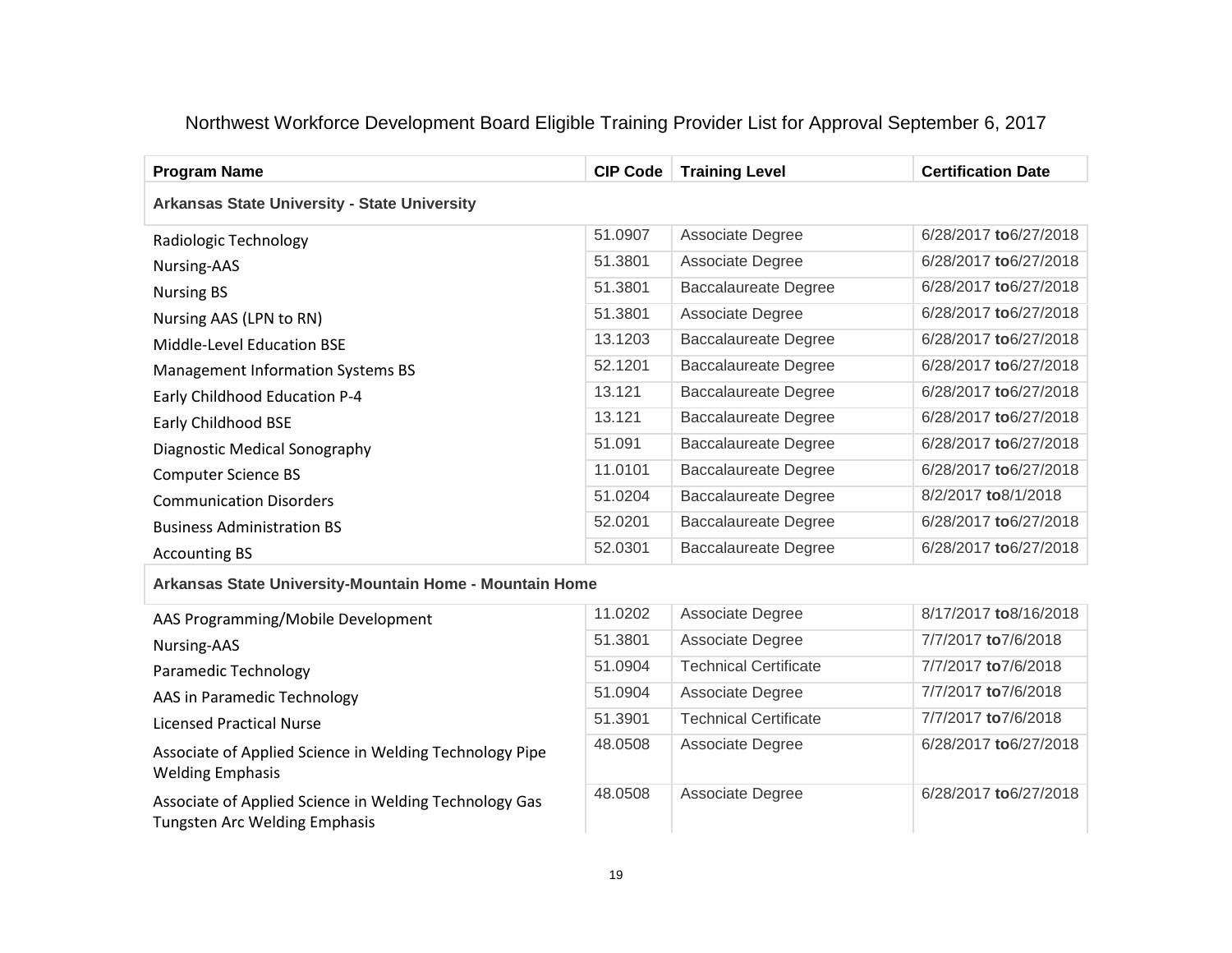| Associate of Applied Science in Welding Technology                | 48.0508 | Associate Degree                            | 6/28/2017 to 6/27/2018 |
|-------------------------------------------------------------------|---------|---------------------------------------------|------------------------|
| <b>Information Systems Technology</b>                             | 11.0401 | <b>Technical Certificate</b>                | 6/28/2017 to 6/27/2018 |
| Automotive Systems Repair                                         | 47.0604 | <b>Technical Certificate</b>                | 7/19/2017 to 7/18/2018 |
| Heating, Ventilation, and Air Conditioning (HVAC)                 | 47.0201 | <b>Technical Certificate</b>                | 6/28/2017 to 6/27/2018 |
| Heating, Ventilation, and Air Conditioning (HVAC)                 | 47.0201 | Certificate of Proficiency                  | 6/28/2017 to 6/27/2018 |
| Information Systems Technology Networking Specialist              | 11.0401 | Associate Degree                            | 6/28/2017 to 6/27/2018 |
| Workforce Technology Automotive Systems Repair emphasis           | 47.0604 | Associate Degree                            | 8/28/2017 to8/27/2018  |
| AAS in Information Systems Technology Web Development             | 11.0401 | Associate Degree                            | 6/28/2017 to 6/27/2018 |
| <b>Arkansas Tech University - Russellville</b>                    |         |                                             |                        |
| <b>Elementary Education</b>                                       | 13.1202 | <b>Baccalaureate Degree</b>                 | 6/26/2017 to 6/25/2018 |
| Diesel Driving Academy, Inc. - Little Rock                        |         |                                             |                        |
| <b>Advanced Tractor Trailer Driver Training</b>                   | 49.0205 | Certificate of Proficiency                  | 7/18/2017 to 7/17/2018 |
| John Brown University - Siloam Springs                            |         |                                             |                        |
| <b>B.S. Nursing</b>                                               | 51.3801 | <b>Baccalaureate Degree</b>                 | 8/17/2017 to8/16/2018  |
| Mid-America Truck Driving School, Inc - Springdale                |         |                                             |                        |
| Truck & Bus Driver/Commercial Vehicle Operator &<br>Instructor    | 49.0205 | <b>Industry Recognized</b><br>Certification | 7/13/2017 to 7/12/2018 |
| North Arkansas College (South Campus and North Campus) - Harrison |         |                                             |                        |
| Criminal Justice(AAS)                                             | 43.0103 | Associate Degree                            | 7/7/2017 to7/6/2018    |
| <b>Office Management</b>                                          | 52.0401 | <b>Technical Certificate</b>                | 6/28/2017 to 6/27/2018 |
| Network/Systems Administration                                    | 11.0101 | <b>Technical Certificate</b>                | 6/28/2017 to 6/27/2018 |
| Network/Systems Administration                                    | 11.0901 | Certificate of Proficiency                  | 6/28/2017 to 6/27/2018 |
| Information Technology (Network/Systems Administration)           | 11.0101 | Associate Degree                            | 6/28/2017 to 6/27/2018 |
| Information Technology (Digital Media)                            | 11.0801 | Associate Degree                            | 6/28/2017 to 6/27/2018 |
| <b>Business Administration (Management)</b>                       | 52.0101 | Associate Degree                            | 6/28/2017 to 6/27/2018 |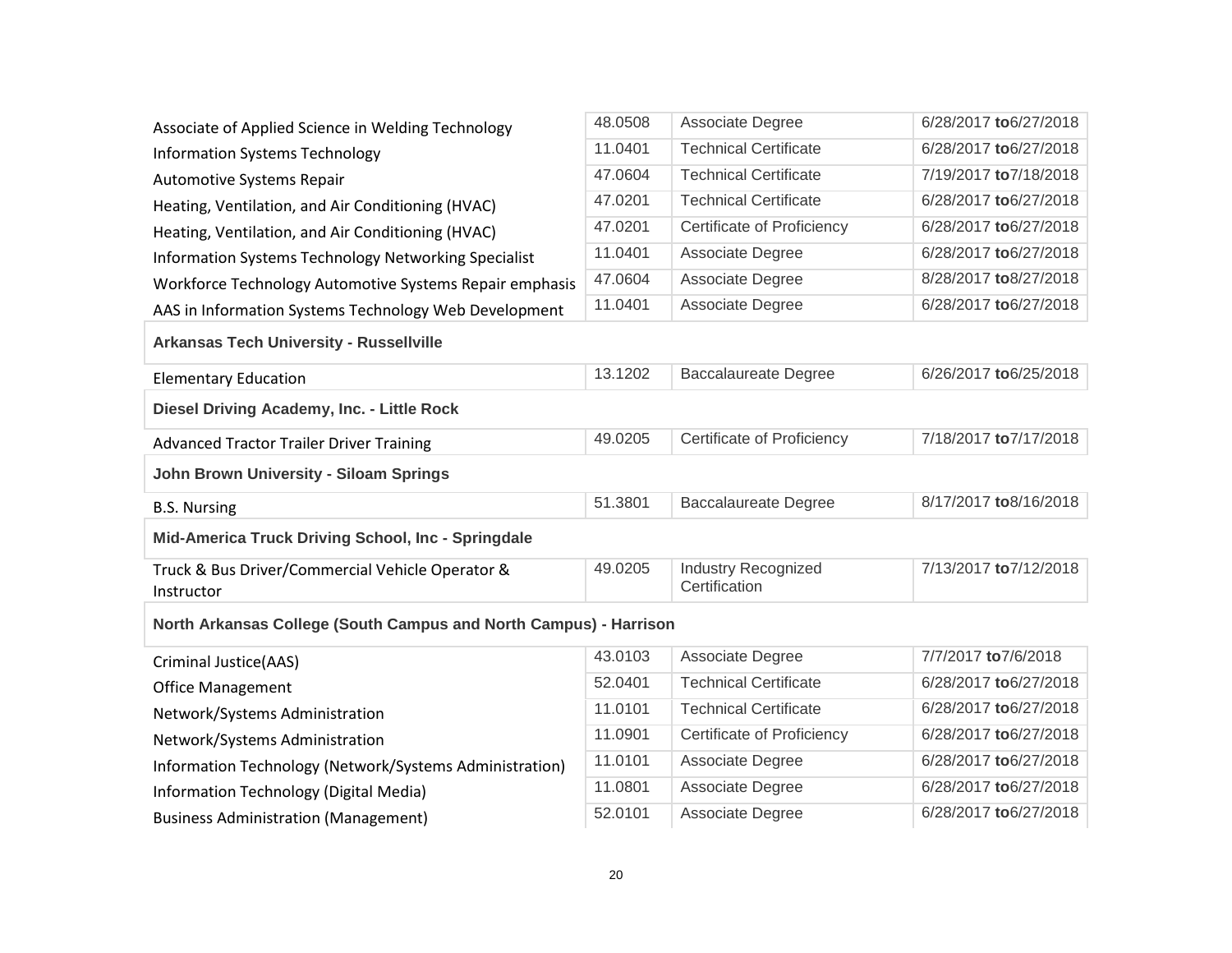| Business Administration (Logistics & Supply Chain<br>Management) | 52.0101 | Associate Degree             | 6/28/2017 to 6/27/2018 |
|------------------------------------------------------------------|---------|------------------------------|------------------------|
| <b>Business Administration (Accounting)</b>                      | 52.0101 | Associate Degree             | 6/28/2017 to 6/27/2018 |
| Accounting                                                       | 52.0301 | <b>Technical Certificate</b> | 6/28/2017 to 6/27/2018 |
| <b>Surgical Technology</b>                                       | 51.0909 | Technical Certificate        | 6/27/2017 to 6/26/2018 |
| Surgical Technology                                              | 51.0909 | Associate Degree             | 6/27/2017 to 6/26/2018 |
| Radiologic Technology                                            | 51.0907 | Associate Degree             | 6/27/2017 to 6/26/2018 |
| Practical Nursing (PN)                                           | 51.3901 | <b>Technical Certificate</b> | 6/27/2017 to 6/26/2018 |
| Phlebotomy Technician                                            | 51.1009 | Certificate of Proficiency   | 6/27/2017 to 6/26/2018 |
| Paramedic(EMT)                                                   | 51.0904 | <b>Technical Certificate</b> | 6/27/2017 to 6/26/2018 |
| Paramedic(EMT)                                                   | 51.0904 | Associate Degree             | 6/27/2017 to 6/26/2018 |
| Nursing-RN                                                       | 51.3801 | Associate Degree             | 6/27/2017 to 6/26/2018 |
| Nursing-LPN to RN Track                                          | 51.3801 | Associate Degree             | 6/27/2017 to 6/26/2018 |
| <b>Nursing Assistant</b>                                         | 51.3902 | Certificate of Proficiency   | 6/27/2017 to 6/26/2018 |
| <b>Medical Laboratory Technology</b>                             | 51.1004 | Associate Degree             | 6/27/2017 to 6/26/2018 |

## **Northeast Technology Centers - Kansas**

| <b>Structural Welder</b>                       | 48.0508 | Certificate of Proficiency        | 8/1/2017 to 7/31/2018 |
|------------------------------------------------|---------|-----------------------------------|-----------------------|
| <b>Practical Nursing</b>                       | 51.3901 | Certificate of Proficiency        | 8/1/2017 to 7/31/2018 |
| <b>Nursing Assistant</b>                       | 51.3899 | Certificate of Proficiency        | 8/1/2017 to 7/31/2018 |
| Pharmacy Technician                            | 51.0805 | Certificate of Proficiency        | 8/1/2017 to 7/31/2018 |
| <b>Medical Office Assistant</b>                | 51.071  | Certificate of Proficiency        | 8/1/2017 to 7/31/2018 |
| Electrician's Assistant Complete               | 46.0302 | Certificate of Proficiency        | 8/1/2017 to 7/31/2018 |
| Clinical Lab Asst./Phlebotomist                | 51.0802 | Certificate of Proficiency        | 8/1/2017 to 7/31/2018 |
| <b>Certified Billing and Coding Specialist</b> | 51.0713 | Certificate of Proficiency        | 8/1/2017 to 7/31/2018 |
| Automotive Service Technician                  | 47.0604 | <b>Certificate of Proficiency</b> | 8/1/2017 to 7/31/2018 |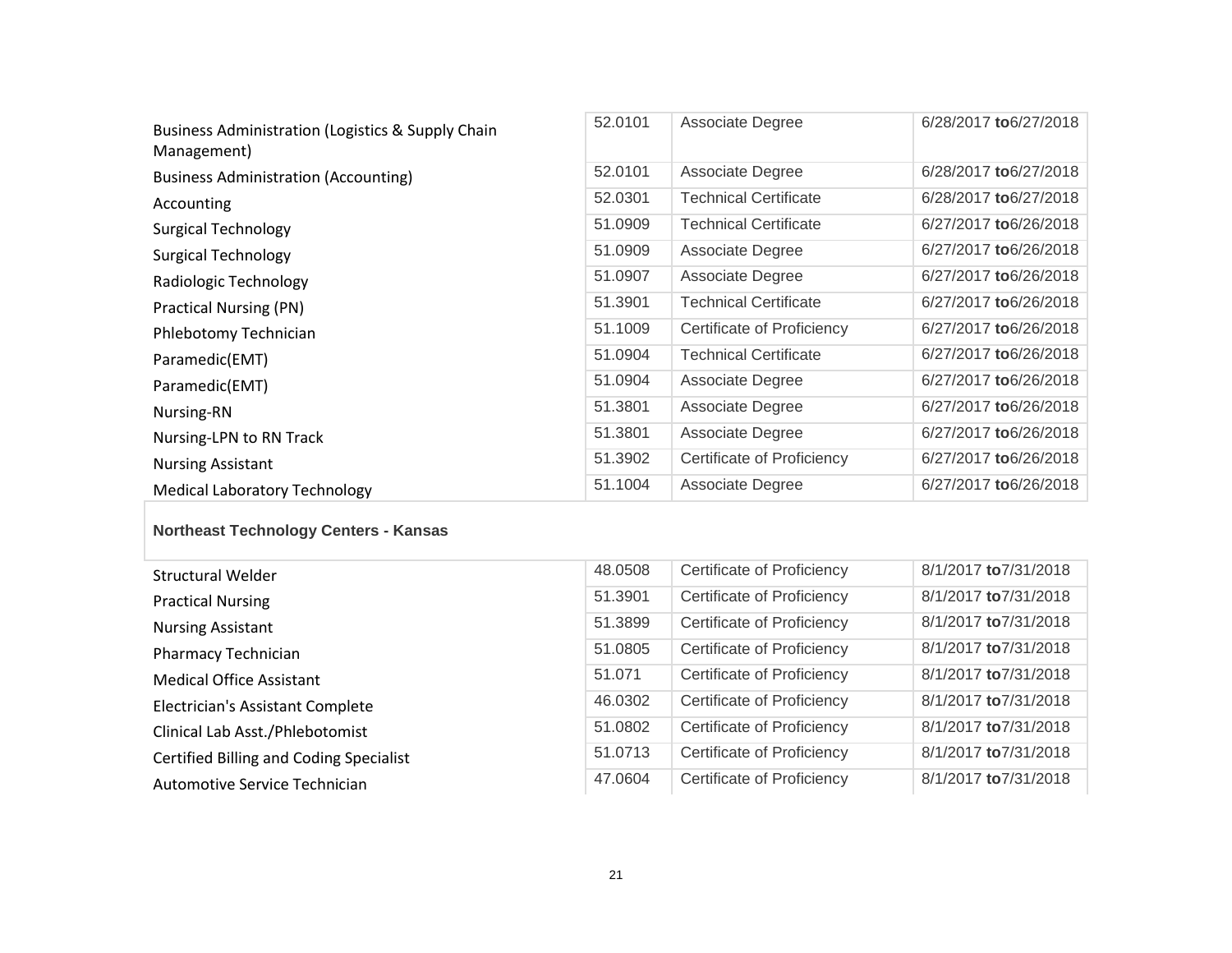## **Northwest Arkansas Community College - Bentonville**

| <b>Respiratory Therapist</b>                         | 51.0908 | Associate Degree               | 7/21/2017 to7/20/2018  |
|------------------------------------------------------|---------|--------------------------------|------------------------|
| <b>Physical Therapist Assistant</b>                  | 51.0806 | Associate Degree               | 7/21/2017 to 7/20/2018 |
| Paramedic-Associate                                  | 51.0904 | Associate Degree               | 7/21/2017 to7/20/2018  |
| Paralegal Studies                                    | 22.0302 | Associate Degree               | 7/21/2017 to7/20/2018  |
| <b>Health Information Management</b>                 | 51.0707 | Associate Degree               | 7/21/2017 to7/20/2018  |
| <b>Graphic Design</b>                                | 50.0402 | Associate Degree               | 7/21/2017 to 7/20/2018 |
| Food Studies - Culinary Arts                         | 12.0503 | Associate Degree               | 7/21/2017 to7/20/2018  |
| Food Studies - Baking and Pastry Arts                | 12.0503 | Associate Degree               | 7/21/2017 to 7/20/2018 |
| Fire Science Administration and Technology           | 43.0203 | Associate Degree               | 7/21/2017 to 7/20/2018 |
| <b>Nursing</b>                                       | 51.3801 | Associate Degree               | 7/21/2017 to7/20/2018  |
| <b>Early Childhood Education</b>                     | 19.0709 | Associate Degree               | 7/21/2017 to 7/20/2018 |
| <b>Early Childhood Education</b>                     | 13.121  | Associate Degree               | 7/21/2017 to 7/20/2018 |
| <b>Criminal Justice</b>                              | 43.0104 | Associate Degree               | 7/21/2017 to 7/20/2018 |
| <b>Construction Technology</b>                       | 15.1001 | Associate Degree               | 7/21/2017 to7/20/2018  |
| <b>Computer Information Systems</b>                  | 11.0101 | Associate Degree               | 7/21/2017 to 7/20/2018 |
| <b>CIS - Information Management Applications</b>     | 11.0101 | Associate Degree               | 7/21/2017 to 7/20/2018 |
| <b>CIS - Computer Programing</b>                     | 11.0101 | Associate Degree               | 7/21/2017 to7/20/2018  |
| <b>CIS - Computer Networking</b>                     | 11.0101 | Associate Degree               | 7/21/2017 to 7/20/2018 |
| <b>Business Management Accounting Option</b>         | 52.0201 | Associate Degree               | 7/21/2017 to7/20/2018  |
| <b>Business Management - Retail</b>                  | 52.0201 | Associate Degree               | 7/21/2017 to 7/20/2018 |
| <b>Business Management - Logistics Management</b>    | 52.0201 | Associate Degree               | 7/21/2017 to7/20/2018  |
| <b>Business Management - General Business Option</b> | 52.0201 | Associate Degree               | 7/21/2017 to7/20/2018  |
| <b>Business Management - Entrepreneurship</b>        | 52.0201 | Associate Degree               | 7/21/2017 to7/20/2018  |
| <b>Business Management - Banking and Finance</b>     | 52.0201 | Associate Degree               | 7/21/2017 to7/20/2018  |
| Agriculture, Food and Life Science                   | 1.0104  | Associate Degree               | 7/21/2017 to7/20/2018  |
| <b>HVAC-R</b>                                        | 47.0201 | Non Credit Certificate Program | 7/13/2017 to 7/12/2018 |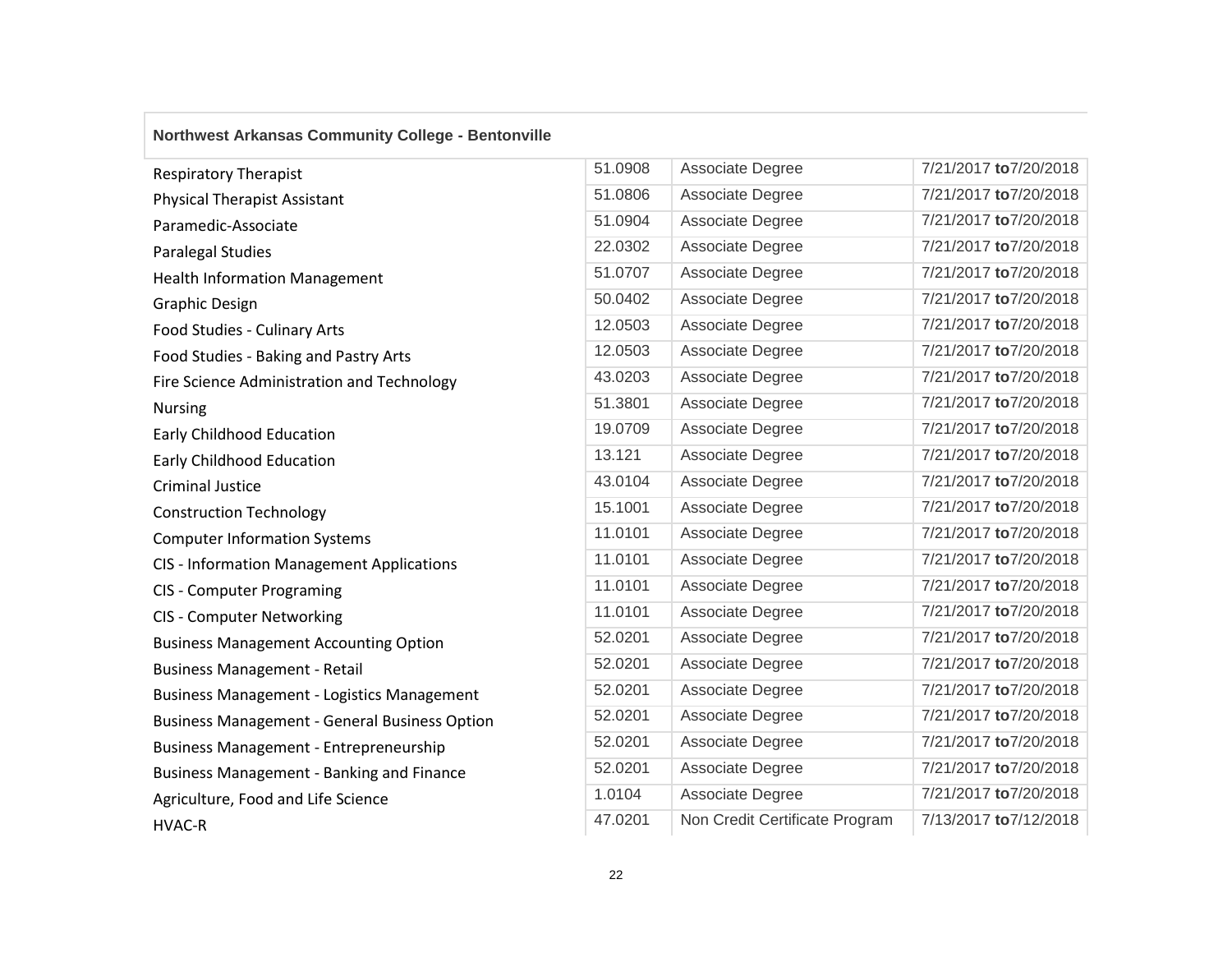| Welding                                           | 48.0508 | Non Credit Certificate Program    | 7/13/2017 to 7/12/2018 |  |  |
|---------------------------------------------------|---------|-----------------------------------|------------------------|--|--|
| Apprenticeship: Plumbing Program                  | 46.0503 | Apprenticeship Certification      | 7/13/2017 to 7/12/2018 |  |  |
| Apprenticeship: Electrical Program                | 46.0302 | Apprenticeship Certification      | 7/13/2017 to 7/12/2018 |  |  |
| <b>HVAC - Workforce Readiness</b>                 | 47.0201 | <b>Technical Certificate</b>      | 7/13/2017 to 7/12/2018 |  |  |
| <b>Northwest Technical Institute - Springdale</b> |         |                                   |                        |  |  |
| <b>Electronics Technology</b>                     | 15.0303 | <b>Technical Certificate</b>      | 7/24/2017 to 7/23/2018 |  |  |
| Web Design Specialist                             | 11.0101 | Certificate of Proficiency        | 7/13/2017 to 7/12/2018 |  |  |
| <b>Surgical Technology</b>                        | 51.0909 | <b>Technical Certificate</b>      | 7/13/2017 to 7/12/2018 |  |  |
| <b>Practical Nursing</b>                          | 51.3901 | <b>Technical Certificate</b>      | 7/13/2017 to 7/12/2018 |  |  |
| <b>Industrial Maintenance Technology</b>          | 47.0303 | <b>Technical Certificate</b>      | 7/13/2017 to 7/12/2018 |  |  |
| <b>HVAC</b>                                       | 47.0201 | Certificate of Proficiency        | 7/13/2017 to 7/12/2018 |  |  |
| Diesel & Truck Technology                         | 47.0605 | <b>Technical Certificate</b>      | 7/13/2017 to 7/12/2018 |  |  |
| CIS-Network/Computer Technician                   | 11.0101 | <b>Technical Certificate</b>      | 7/13/2017 to 7/12/2018 |  |  |
| <b>Certified Nursing Assistant</b>                | 51.3902 | Certificate of Proficiency        | 7/13/2017 to 7/12/2018 |  |  |
| <b>Automotive Service Technology</b>              | 47.0604 | <b>Technical Certificate</b>      | 7/18/2017 to 7/17/2018 |  |  |
| Apprenticeship Welding                            | 48.0508 | Certificate of Proficiency        | 7/13/2017 to 7/12/2018 |  |  |
| Ammonia Refrigeration Maintenance Technology      | 15.0501 | <b>Technical Certificate</b>      | 7/13/2017 to 7/12/2018 |  |  |
| Petra Allied Health (Springdale) - Springdale     |         |                                   |                        |  |  |
| <b>Dental Assistant</b>                           | 51.0601 | Certificate of Proficiency        | 6/26/2017 to 6/25/2018 |  |  |
| <b>Certified Nursing Assistant</b>                | 51.3902 | Certificate of Proficiency        | 6/26/2017 to 6/25/2018 |  |  |
| <b>Medical Assistant</b>                          | 51.0801 | <b>Certificate of Proficiency</b> | 6/26/2017 to 6/25/2018 |  |  |

#### **University of Arkansas at Fort Smith - Fort Smith**

| Robotics                | 14.4201 | Certificate of Proficiency | 7/25/2017 to 7/24/2018 |
|-------------------------|---------|----------------------------|------------------------|
| Radiography Technology  | 51.0907 | Associate Degree           | 7/25/2017 to 7/24/2018 |
| Practical Nursing (LPN) | 51.3901 | Technical Certificate      | 7/25/2017 to 7/24/2018 |

Medical Billing and Coding/Insurance Specialist 51.0713 Certificate of Proficiency 6/26/2017 **to**6/25/2018